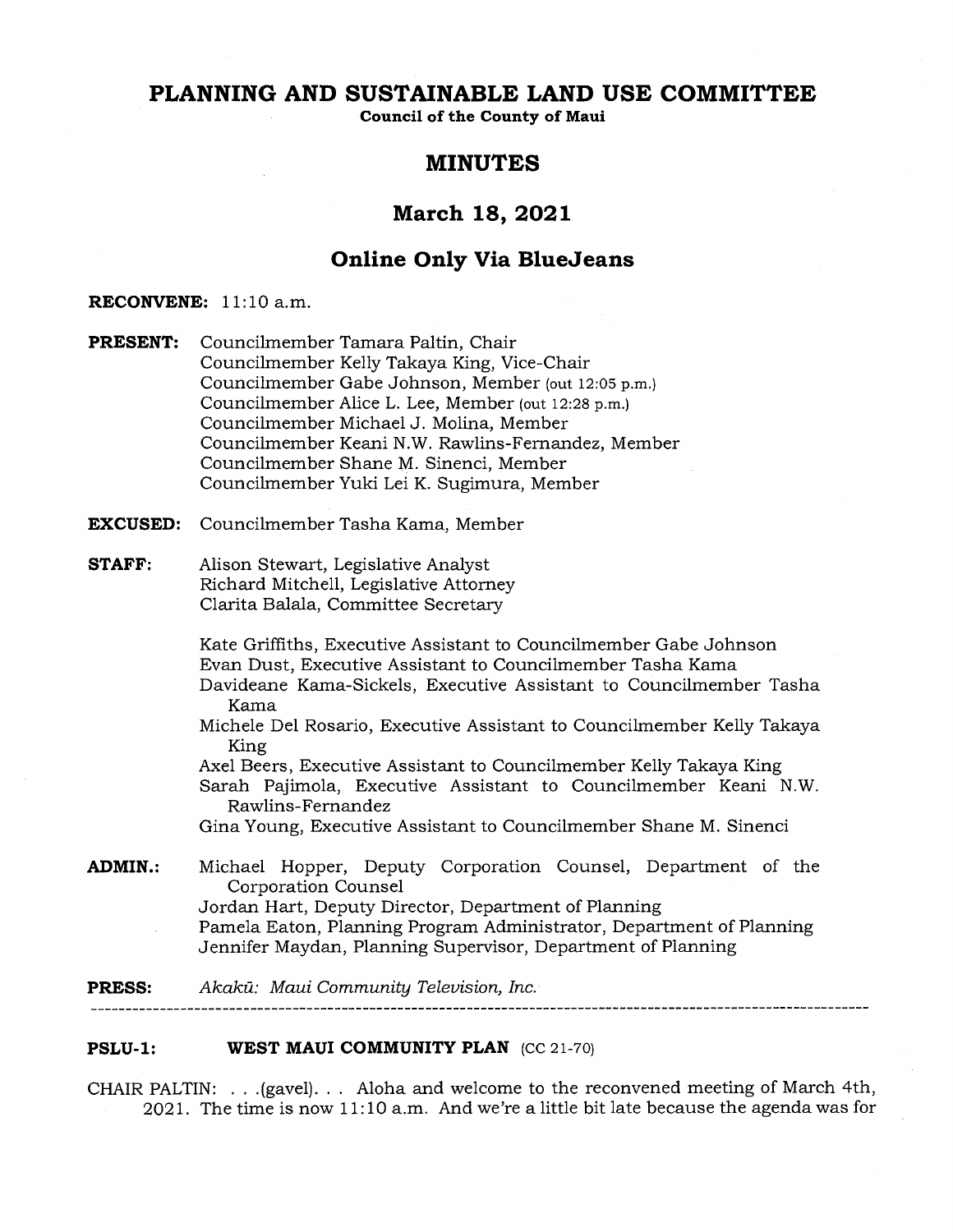### **March 18, 2021**

10:30, but the previous meeting ran a little bit long and whatnot. So will the Planning and Sustainable Land Use Committee meeting come to order. The time is now 11:10. My name is Tamara Paltin, and I will be the Chair for your Planning and Sustainable Land Use Committee meeting. At this time if everyone can please silence their cell phones. I'd like to...and Vice-Chair's not on yet, so I'd like to introduce Chair Lee. Li ho and aloha, aloha awakea.

COUNCILMEMBER LEE: Aloha awakea, and li ho.

CHAIR PALTIN: And we also have Member Molina, li ho, and aloha awakea.

COUNCILMEMBER MOLINA: Li ho and...1i ho and awakea and aloha to you, Madam Chair, my colleagues, and everyone else, from under the bridge.

CHAIR PALTIN: And we have Member Rawlins-Fernandez, aloha awakea and li ho.

- COUNCILMEMBER RAWLINS-FERNANDEZ: Aloha awakea mai Moloka'i nui Ahina and li ho kakou.
- CHAIR PALTIN: And Member Shane Sinenci, li ho, a me aloha awakea.

COUNCILMEMBER SINENCI: Aloha awakea, Chair, a me na li ho kakou.

CHAIR PALTIN: And we have Member Sugimura, aloha awakea and li ho.

- COUNCILMEMBER SUGIMURA: Li ho and good morning. Now it's raining in Wailuku. It looks like an interesting day.
- CHAIR PALTIN: Thank you. And we also have Member Johnson just joined us. Aloha awakea a me li ko...li ho.
- COUNCILMEMBER JOHNSON: A me li ko, aloha. I know I'm terrible, I'm sorry. I'm...it's also raining here up in Lana`i City and...look forward to an interesting meeting. Mahalo.
- CHAIR PALTIN: Mahalo. And I see...I thought I had seen Committee Vice-Chair King. Are you on the call? You're muted, video and audio.
- VICE-CHAIR KING: Yeah, somebody keeps muting my video. I don't know why they do that, but I've had that happen before. So, Staff, OCS, could you please not mute my video.
- CHAIR PALTIN: Okay. Aloha awakea, and li ho. With us also we have Deputy Corp. Counsel Michael Hopper; from the Department of Planning, we have Director Michele McLean, Planning Program Administrator Pam Eaton, as well as Senior Planner Jen Maydan. Committee Staff, Committee Secretary Clarita Balala; Council Services Assistant Clerk Jean Pokipala, Legislative Attorney Richard Mitchell, Legislative Analyst Alison Stewart. And we have one item on the agenda from our reconvened meeting, it's PSLU-1, West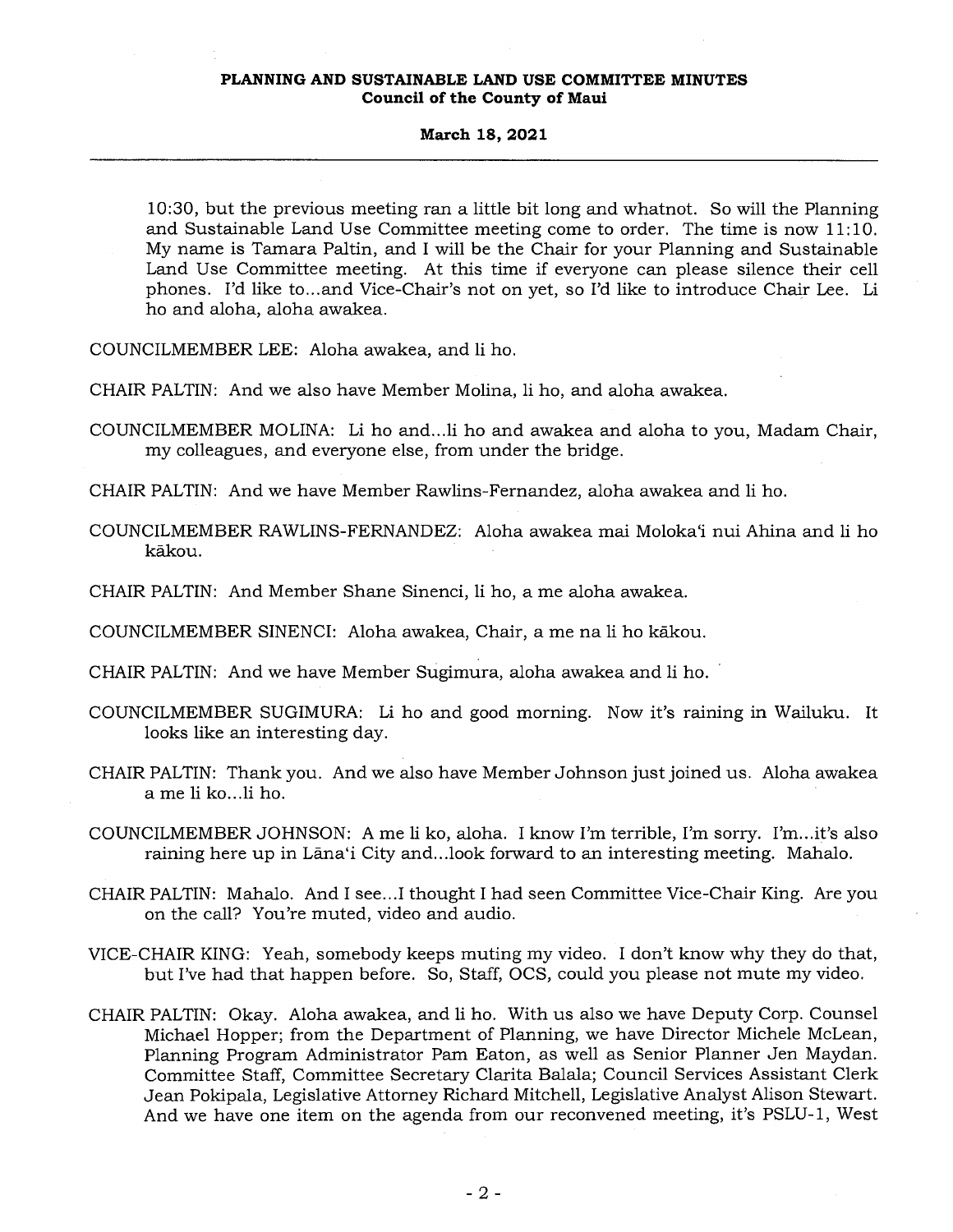### **March 18, 2021**

Maui Community Plan. Oral testimony is still closed, but the public is welcome to submit written testimony at any time. This online meeting is also being conducted in accordance with the Governor's most recent Emergency Proclamation on COVID-19. The Proclamation partially suspends the Sunshine Law, and meetings can be conducted without Councilmembers or members of the public being physically present in the same location. If the connectivity affecting quorum is lost, the Committee will be in recess. It will not be considered a loss of quorum unless connectivity cannot be restored within 30 minutes. If connectivity affecting quorum cannot be restored within 30 minutes, the meeting will automatically reconvene to Friday, March 12th at 9:00 a.m. using the same virtual connections unless the Committee announces a different date and time. Committee Staff will...oh, not March 12th, sorry, I'm going to say March 23rd because March 12th passed. Committee Staff will make good faith efforts to keep the public informed. Members wishing to speak during today's meeting should say my name, raise their hand, and ask to be recognized so I may call on you. For PSLU-1, West Maui Community Plan is...we're in receipt of the following County Communication 21-70 from myself, relating to West Maui Community Plan, as well as correspondence dated January 19th, 2021 from the Planning Director, transmitting the plan, and correspondence dated January 29th, 2021 from Committee Chair transmitting a proposed bill entitled, "A BILL FOR AN ORDINANCE AMENDING SECTION 2.80B.070, MAUI COUNTY CODE, TO ADOPT THE UPDATED WEST MAUI COMMUNITY PLAN." The purpose of the proposed bill is to adopt the updated West Maui Community Plan. The Committee may consider whether to recommend passage of the proposed bill in paragraph 3 above on first reading, with or without revisions. The Committee may also discuss the draft West Maui Community Plan in paragraph 2(b) above. And so, if Members wanted to email additional amendments, I know that Member Rawlins-Fernandez and Member Sugimura's amendments have been received by our Committee Secretary and uploaded to Granicus at the start of the meeting. So if you want to refresh your Granicus or have Staff print those out for you, now would be the time. And I see Member Rawlins-Fernandez had a hand up.

- COUNCILMEMBER RAWLINS-FERNANDEZ: Mahalo, Chair. Real quick, I submitted a revised amendment sheet. There's just one item that I slightly revised. So if Members can use the updated one from today. Mahalo, Chair.
- CHAIR PALTIN: Sounds good. And did anyone besides Member Sugimura or Member Rawlins-Fernandez have either amendments or revised amendments to submit? No? Oh, Member Sinenci.
- COUNCILMEMBER SINENCI: Let me check. I know I had to revise my last one from the last meeting. So I'll get back to you about that one.
- CHAIR PALTIN: Okay. Thank you. And I've just been informed by the Planning Program Administrator, Ms. Eaton, that it will be Deputy Director Jordan Hart on the call with us instead of Director McLean. And so picking up where we left off, Members, we're on page 128, that's Section 4, it's 2.4. And let's see, going in order, it would be, let's see...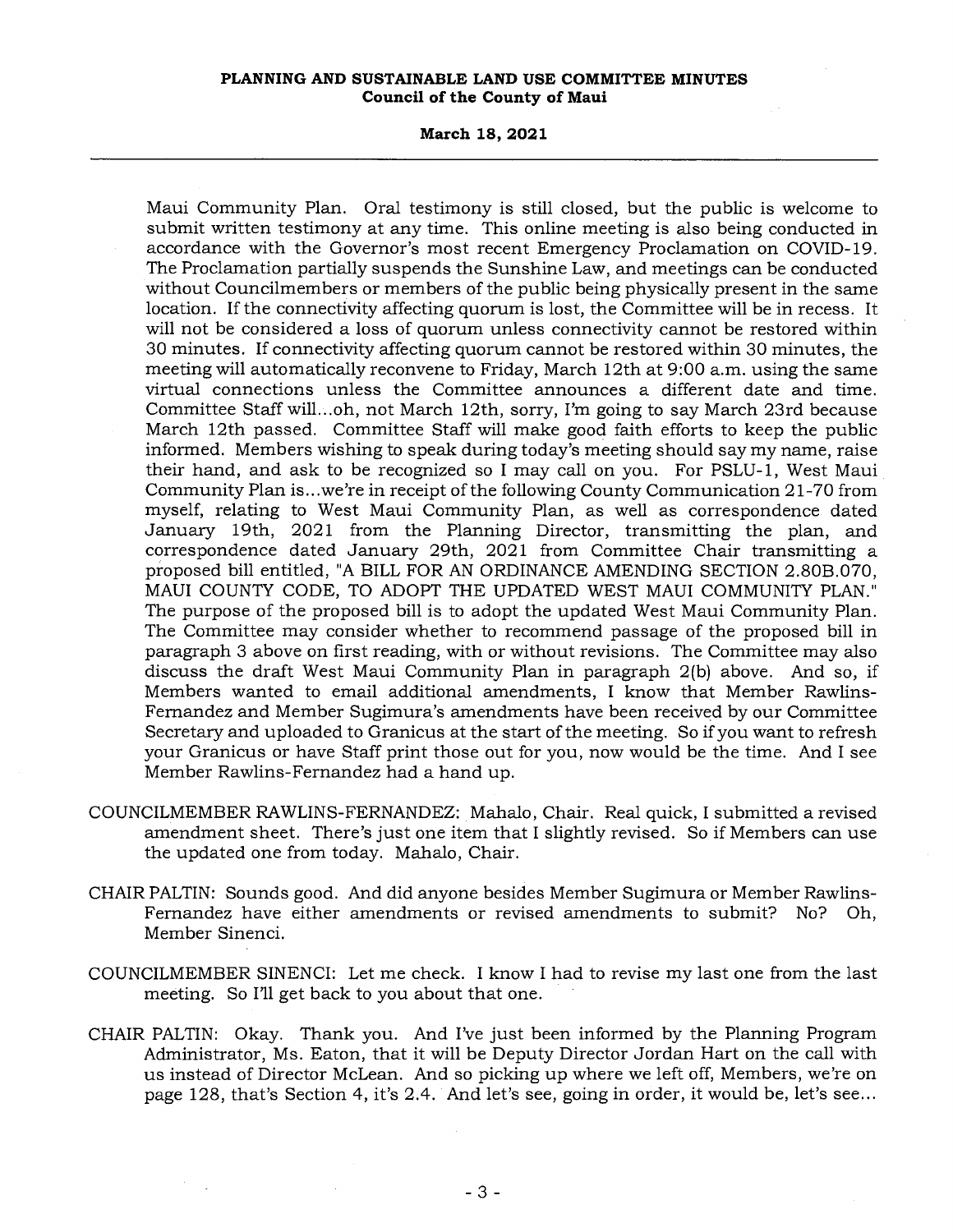#### **March 18, 2021**

VICE-CHAIR KING: Chair? CHAIR PALTIN: Yes, Member King. VICE-CHAIR KING: You know, I was just looking at Member Sugimura's submittal, her latest ASF, and it looks like it goes back to page 126. Is that correct, Member Sugimura? CHAIR PALTIN: Mine says page 122. Are we looking at the same document? VICE-CHAIR KING: I'm not looking at the same thing. CHAIR PALTIN: We're not looking at the same thing? VICE-CHAIR KING: I don't think so. I must not have the right document here. CHAIR PALTIN: Member Sugimura, does yours start on page 122? VICE-CHAIR KING: Your newest one. COUNCILMEMBER SUGIMURA: Let's double check. The number should be... CHAIR PALTIN: It... COUNCILMEMBER RAWLINS-FERNANDEZ: Chair? COUNCILMEMBER SUGIMURA: It goes back. CHAIR PALTIN: Member Rawlins-Fernandez. COUNCILMEMBER RAWLINS-FERNANDEZ: Mahalo, Chair. So wait, are we going back to page 122, or are we -- CHAIR PALTIN: That wasn't my intention. I was just trying to clarify Member Sugimura's ASF because it says page 122 -- COUNCILMEMBER SUGIMURA: Back. CHAIR PALTIN: -- but then it says Table 4.2, and then it says Action 2.03. So I mean, I don't...all of those don't really line up to be...they line up to be three different places, and I'm not sure. Just trying to clarify the ASF, not going backwards.

VICE-CHAIR KING: Okay. I've got the right one now, but yeah, you're right, it does say 122.

CHAIR PALTIN: Okay. Yeah, and I'm not sure. I mean, I guess we're just looking where to find where these amendments apply to because it's not clear from the submitted ASF.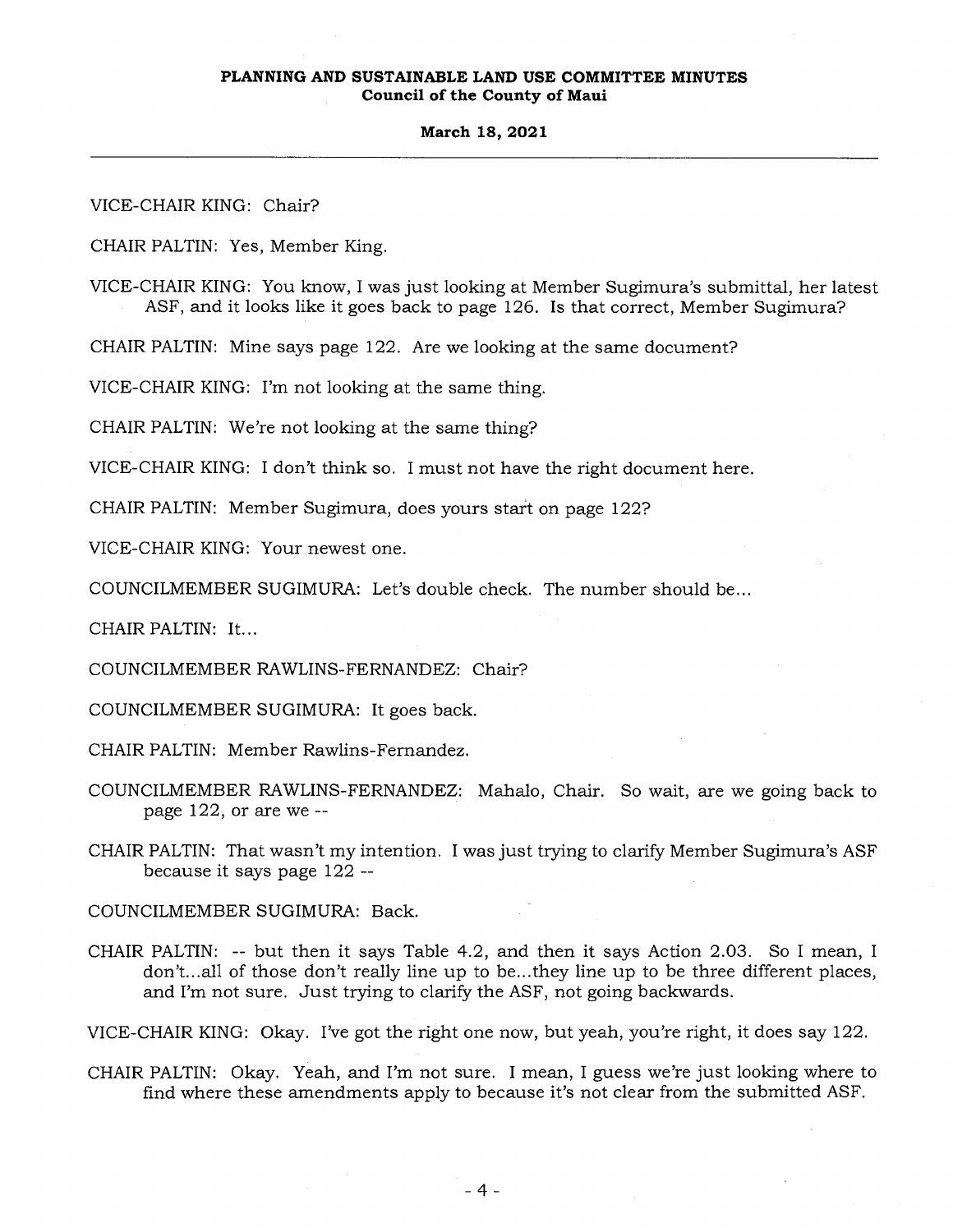### **March 18, 2021**

# COUNCILMEMBER RAWLINS-FERNANDEZ: Chair?

- CHAIR PALTIN: And I think it's page 116 for 2.03 and 2.08, so it would be going backwards. Member Rawlins-Fernandez, did you call me?
- COUNCILMEMBER RAWLINS-FERNANDEZ: I did. I was thinking perhaps while Member Sugimura tries to assess that out with her office that we can move forward on page 128, and then when it's figured out then, you know, we can take her proposed amendments up. Okay. We get the thumbs up from Member Sugimura.

CHAIR PALTIN: Okay.

COUNCILMEMBER RAWLINS-FERNANDEZ: Mahalo, Chair.

CHAIR PALTIN: Thank you. Okay. So the only amendment summary form that I see that applies to page 128 that we're on now is on page 5 of my Section 4 amendment summary form. So it's page 128, Action Number 4.04, and my amendment would read, Support farmers through increased funding for education and investment...and I just added, in infrastructure as clarification of where the investment would be assigned to or something, just to provide a little clarity. Any discussion from any of the Members? Does anyone want to hear from the Department on that, or are we ready to call for a vote without a motion because that's been our process.

COUNCILMEMBER MOLINA: Consensus.

CHAIR PALTIN: Any discussion? Member King.

- VICE-CHAIR KING: Just a question. Was that the...so was that the intention of the CPAC putting that in there, or are they looking for an investment directly into farming?
- CHAIR PALTIN: Okay. Let's go to Ms. Maydan as the Senior Planner on this project. Can you answer Member King's question?
- MS. MAYDAN: Mahalo, Chair. Mahalo, Member King, for your question. I would say that the CPAC's intention perhaps was broader than just infrastructure since they left it...since they just have the word investment. But I cannot recall specific conversations around that. I think infrastructure investment is absolutely really critical for agriculture as you of course know, Member King. But I don't think CPAC was necessarily specifying it to that.
- VICE-CHAIR KING: Okay. I just wondered if they wanted, you know, if they were looking at, you know, investment beyond infrastructure as well.
- CHAIR PALTIN: Okay. Further discussion from the Members? No? So I guess...yes, Member Lee.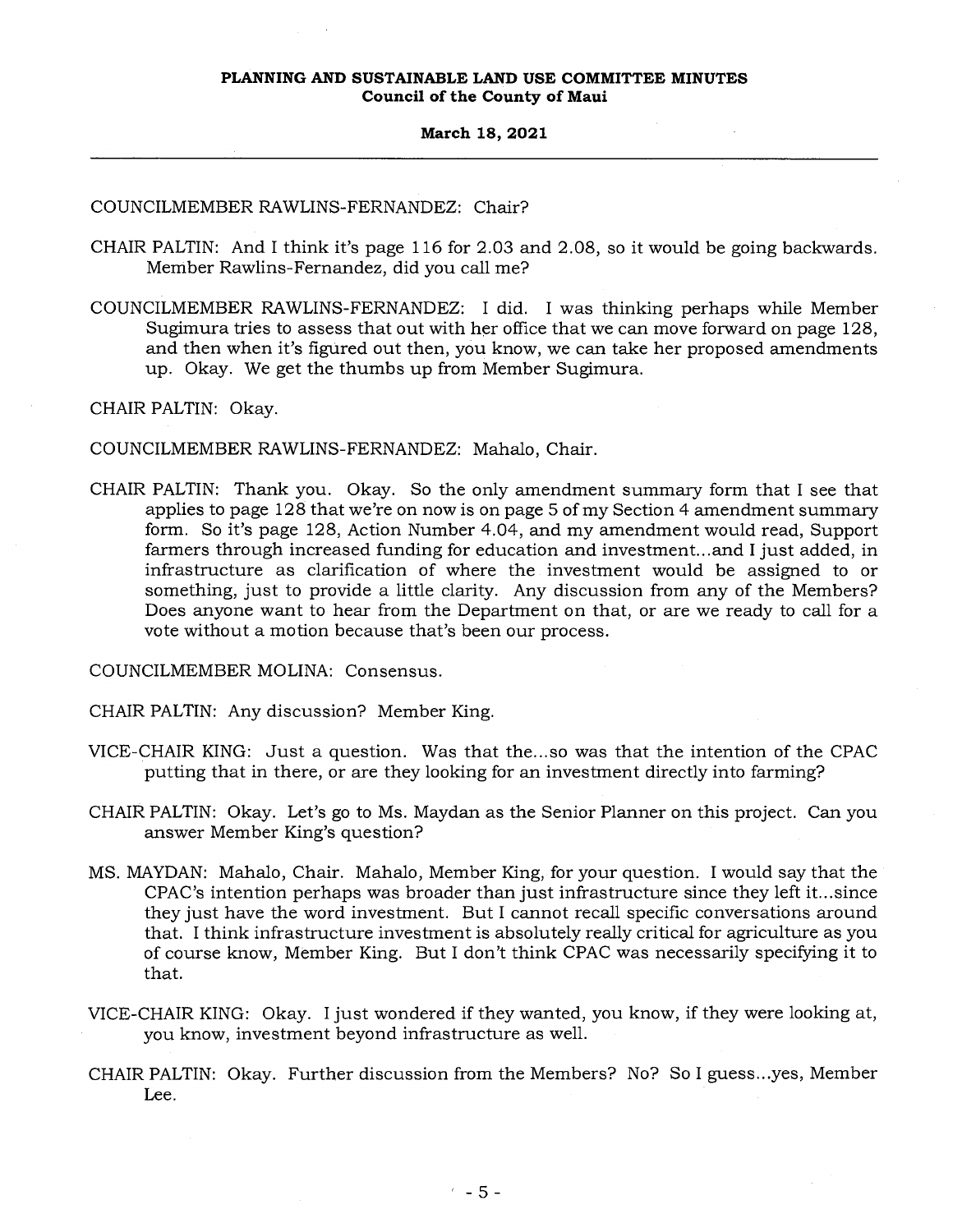#### **March 18, 2021**

COUNCILMEMBER LEE: I support the notion of flexibility. You know, they say they meant more than infrastructure.

CHAIR PALTIN: Okay. So then shall I withdraw this proposed amendment?

COUNCILMEMBER LEE: Okay.

CHAIR PALTIN: Is that kind of the consensus? Okay.

VICE-CHAIR KING: Yeah, consensus.

CHAIR PALTIN: All right. Okay. That will not pass, that amendment. Okay. That was the only one, the only amendment for Section 2.4. We're done with one whole section, gang. Good job. Okay. Flipping the page, we're all, we're on to page 130, which is our last section for...last portion for Section 5. On page --

VICE-CHAIR KING: Section 4...yeah Section 4.

CHAIR PALTIN: Section 4, Subsection 2.5, I guess. So the first one would be on my amendment summary form, also page 5, Action Item 5.03, my proposed amendment would be, work with other public agencies and the community, and then I added in, to identify wetlands and implement the Pali to Puamana Master Plan. And the reasoning I put down is, there are likely some wetlands within the Pali to Puamana stretch, and they should be cared for as wetlands for their ecological importance. Any discussion, Members, on that proposal? No? Everyone in favor, raise your hand and say aye.

COUNCILMEMBERS: Aye.

CHAIR PALTIN: And that is one, two, three, four, five, six, seven, seven ayes. Member Sugimura, did you want to vote...eight ayes, and one excused. That amendment passes.

COUNCILMEMBER SUGIMURA: Tamara, can I have a...ask you a question?

CHAIR PALTIN: Sure.

COUNCILMEMBER SUGIMURA: Where's your amendments?

CHAIR PALTIN: It was uploaded at the first meeting.

COUNCILMEMBER SUGIMURA: Oh.

CHAIR PALTIN: That one, let's see, it was my Section 4 amendment summary form that we were working off of last time.

COUNCILMEMBER RAWLINS-FERNANDEZ: Chair?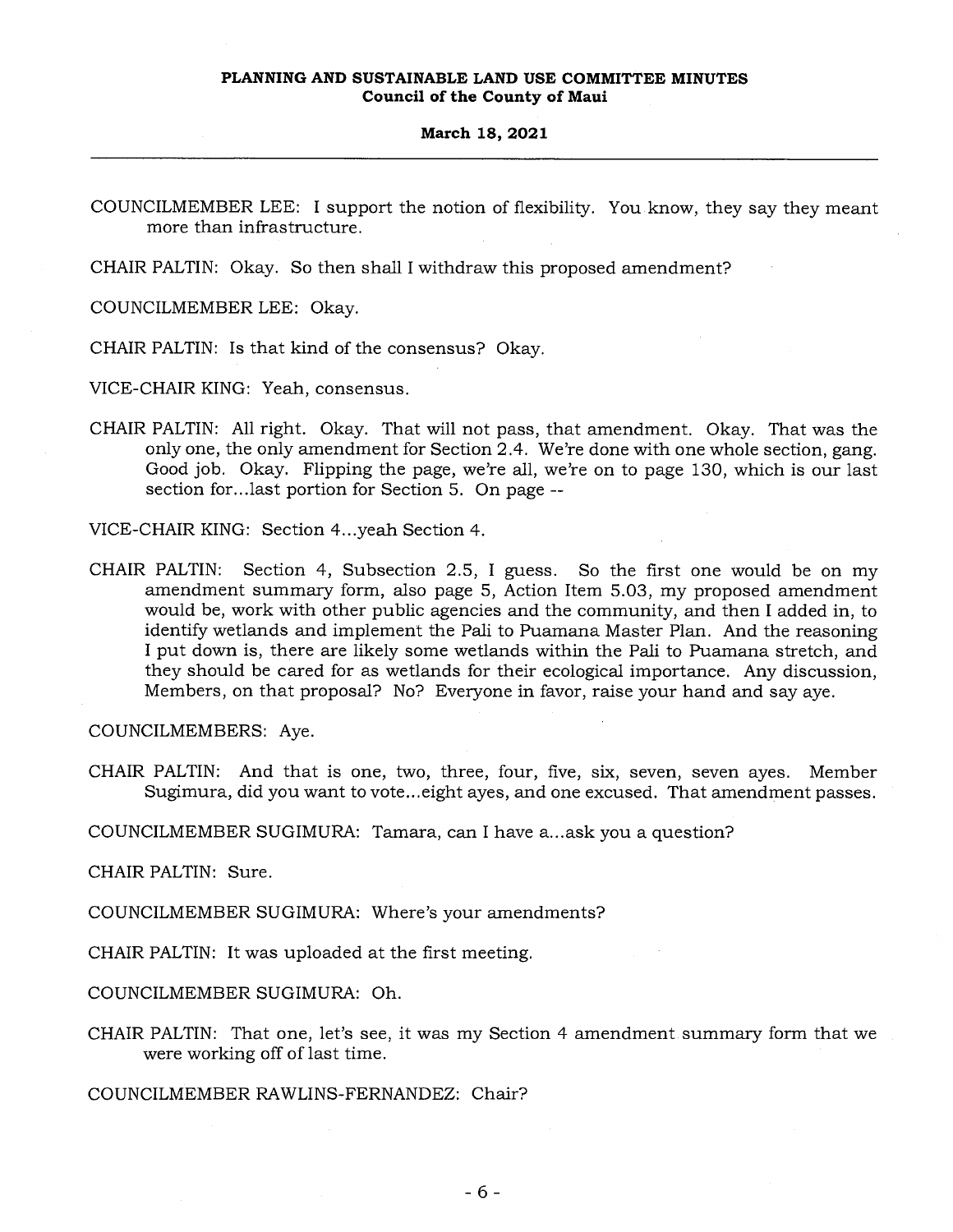#### **March 18, 2021**

CHAIR PALTIN: Yes, Member Rawlins-Fernandez.

COUNCILMEMBER RAWLINS-FERNANDEZ: I put it in the chat.

- CHAIR PALTIN: Oh, thank you. The link...Member Rawlins-Fernandez put the link in the chat. So maybe your Staff can reprint it out for you if...or if you have two computers going, you can follow us on the second computer. Okay. So next up, we're moving on to page 132.
- COUNCILMEMBER MOLINA: Madam Chair?

CHAIR PALTIN: Yes, Member Molina.

- COUNCILMEMBER MOLINA: Yeah, thank you. And staying on page 130, looking at 5.08, I'm just going to kind of throw it out there, maybe adding the word...well, it reads, proposed legislation to make more housing units available for long-term occupancy. As the area representative, your thoughts of just adding the word affordable housing units to that. And also, if we could get comment from Ms. Maydan as far as the nexus for this, I guess, this Action Number.
- CHAIR PALTIN: I have no objection to adding the word affordable because as you know, my District is flush with luxury homes that are for sale but, you know, no one can afford them. So I have no objection to that. Ms. Maydan, did you hear Member Molina's question...about the nexus.

MS. MAYDAN: Mahalo, Chair. Mahalo, Member. And this is 5.08; is that correct?

CHAIR PALTIN: Correct.

- MS. MAYDAN: Okay. I believe Member Rawlins-Fernandez has a recommendation on this action. I don't know if you want me to respond now, or if you would like her to go forward because there is quite a difference between what you're seeing in this version and what CPAC had.
- CHAIR PALTIN: Sorry, my bad. It was on another page, and it wasn't in page order on the ASF site. My apologies. I'll just read also Member Rawlins-Fernandez's proposal, and then we can enter into more discussion and see if there's like some sort of friendly amendment with Member Molina's suggestion. So her proposal for 5.08 is to revert to CPAC version, which states, proposed legislation to amortize the short-term occupancy list and phase out short-term rental use to make more housing units available for longterm occupancy. And I guess if we did want to take Member Molina's suggestion, it would be, make more affordable housing units available for long-term occupancy. So discussion on that. I would start with Member Rawlins-Fernandez, and then take it from there. Member Rawlins-Fernandez, any discussion points you wanted to make on your proposal?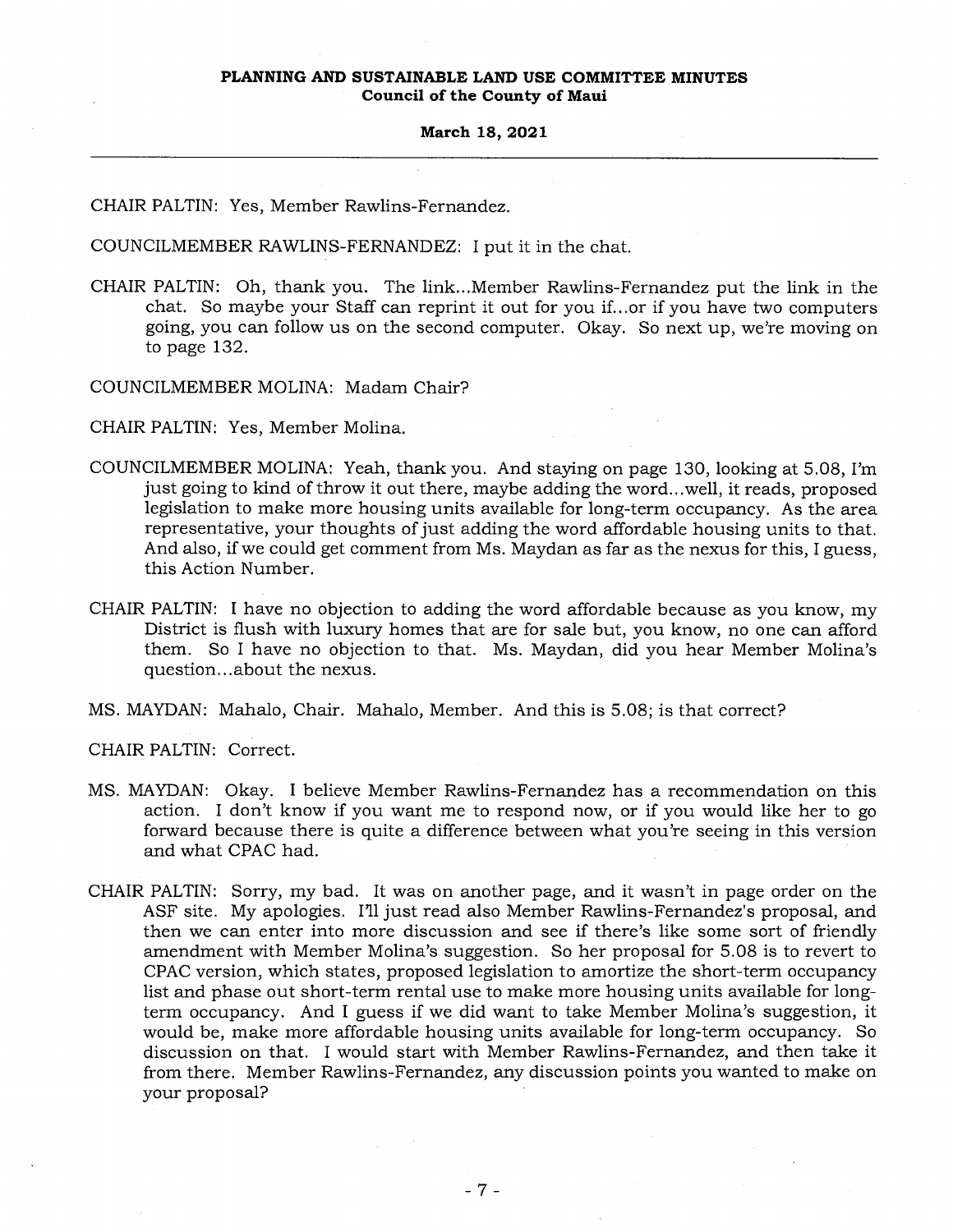### **March 18, 2021**

COUNCILMEMBER RAWLINS-FERNANDEZ: Mahalo. Chair. Yeah, I think it's something that we heard from the community, and as you stated, would support your district in getting more housing. I mean, I'm not opposed to Member Molina's amendment, but adding in my proposed amendment would help to provide housing for all AMIs. So I guess for the affordable, I'm not clear on what AMIs that would be. Sorry, I know you asked me to speak to my proposal and not Member Molina's, but I was --

CHAIR PALTIN: Oh no, that's fine.

- COUNCILMEMBER RAWLINS-FERNANDEZ: Okay.
- CHAIR PALTIN: Yeah, that's fine.
- COUNCILMEMBER RAWLINS-FERNANDEZ: Yeah, so...yeah, so I think it's self-explanatory, and it's something that the community has consistently stated *(audio interference).*  Mahalo, Chair.
- CHAIR PALTIN: Thank you, Member Rawlins-Fernandez. Member Molina, any comment?
- COUNCILMEMBER MOLINA: No, Madam Chair, I'm open to either. I mean, if Member Rawlins-Fernandez's proposal reaches that objective, I'm fine with it. I just thought I'd throw in that word affordable, maybe more as a window dressing. I mean, we all generally know we want more affordable units. But if our Member Rawlins-Fernandez certainly achieves that goal, I'm fine with that. Thank you, Madam Chair.
- CHAIR PALTIN: Thank you. And as to your original question to Ms. Maydan, I think the original CPAC language is the answer as to the nexus of it. Maybe it makes more sense when you look at the original language as to the MPC modified language. Ms. Maydan, would you agree with that, or did you have something else to add?
- MS. MAYDAN: I absolutely agree, Chair. The, going back to the CPAC language provides that explanation and that action, yeah. You're absolutely right.
- CHAIR PALTIN: Okay. Thank you. Any further discussion on this proposal? Okay. All those in favor, raise your hand and say aye.

COUNCILMEMBERS: Aye.

CHAIR PALTIN: Member...okay, I see you. That will be eight ayes with one excused, Member Kama, and the proposal passes. And before we move on to page 132, any further questions, comments on page 130? Seeing none, let's flip the page. And on page 132 there's a 512, 518, 519. Okay, so let's start with Action. Item 5.12, and that will be on my ASF form page 5. And the proposal would read as follows, identify, and then I added, and proposed amendments to, and then, existing language is, existing barriers in laws, rules, and processes that prohibit the construction of safe, sanitary, and affordable onfarm employee housing for farm workers, with special consideration given to non-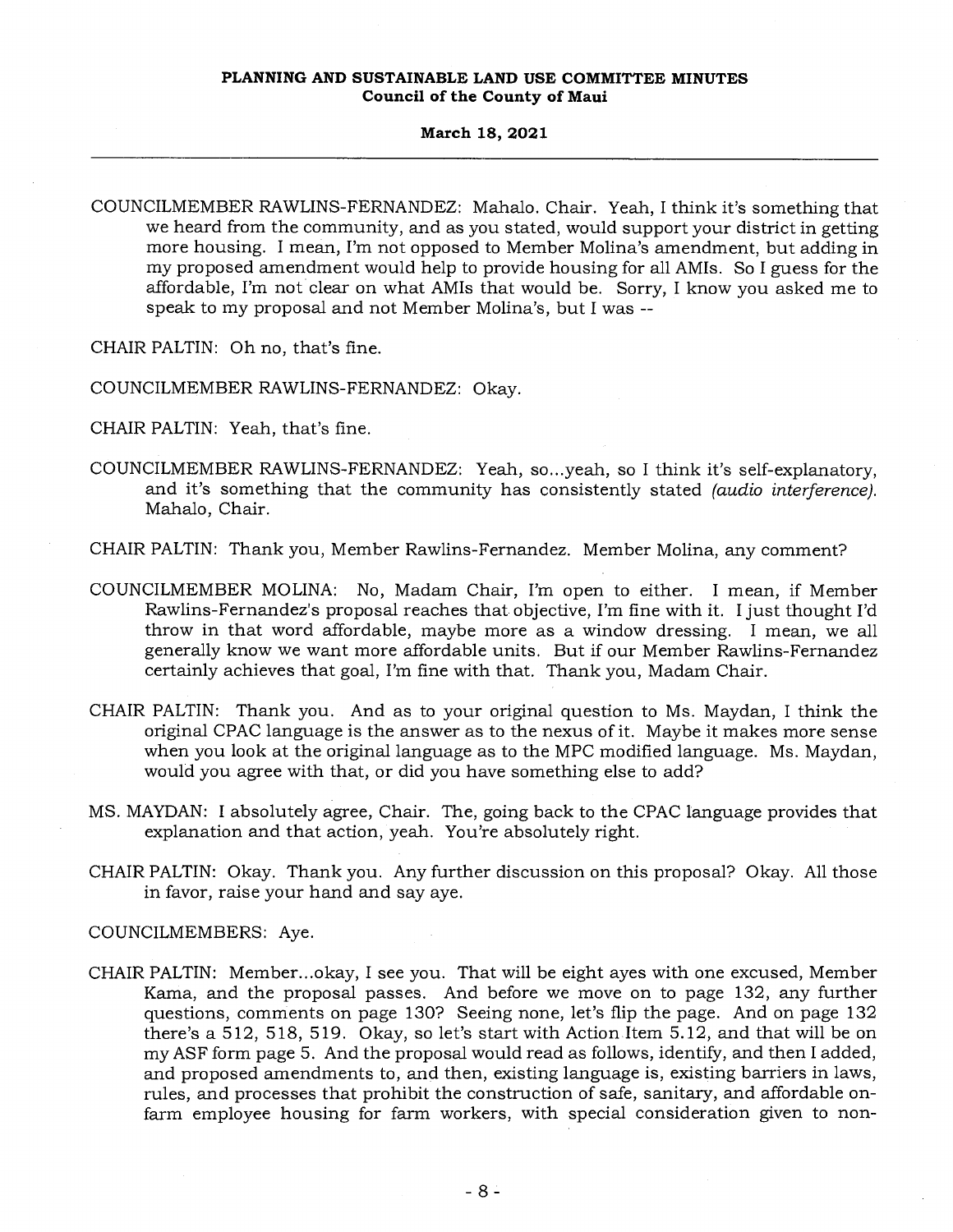### **March 18, 2021**

permanent modular housing as a solution. And this brings back a little bit of the original CPAC vision, and I believe it was a recommendation that came out of the previous TIG that my predecessor had put together, specifically non-permanent modular housing for farm workers. Because we've seen all, you know, the gentlemen estates and the fake farm whatnot's, and so that was the suggestion, I guess, to prevent like more fake farm situations. Any discussion, Members? Seeing none, are we ready to take a vote? All those in favor, raise your hand and say aye, or give a thumbs up, whichever you prefer.

COUNCILMEMBERS: Aye.

- CHAIR PALTIN: Okay. So that's eight ayes, one excused, Member Kama. The amendment passes. Next up, on Member Rawlins-Fernandez's 5.18, page 2 of her amendment summary form. She has, obtain funding, and design and build a new community center to augment the facility within the Lahaina Civic Center. And as previously noticed, this is also on page 126, 3.21. She requests, please explain the purpose and meaning of this Action Item. So I think we'll go to Ms. Maydan to answer this question.
- MS. MAYDAN: Mahalo, Chair. If I'm remembering correctly, at your last meeting...well, this Action is a duplicate of one in Section 3. I believe it was Action 3.21, and I believe your Committee addressed that at that point in time and edited that Action. So perhaps this action should be deleted since it was a duplicate.

CHAIR PALTIN: Member Rawlins Fernandez.

COUNCILMEMBER RAWLINS-FERNANDEZ: Mahalo, Chair. My understanding was that it was an unintended duplicate, meaning that there...initially it wasn't a duplicate until it went to the Planning Commission, and then the way that it was amended, it became a duplicate. But if it reverted back to the CPAC's version, then it wouldn't be a duplicate.

CHAIR PALTIN: Ms. Maydan.

COUNCILMEMBER RAWLINS-FERNANDEZ: So it was kind of a clerical error.

- MS. MAYDAN: Yes, it was absolutely just a mistake on our part that we were trying to decide which goal it fit better under. And when we decided, we did not delete it out of the one that we thought it didn't fit under. So it was not intended to be in there twice.
- CHAIR PALTIN: So I guess the question is, are Members okay with it saying...staying on page 126, as opposed to page 132.

COUNCILMEMBER RAWLINS-FERNANDEZ: Chair?

CHAIR PALTIN: Somebody called me.

COUNCILMEMBER RAWLINS-FERNANDEZ: Me.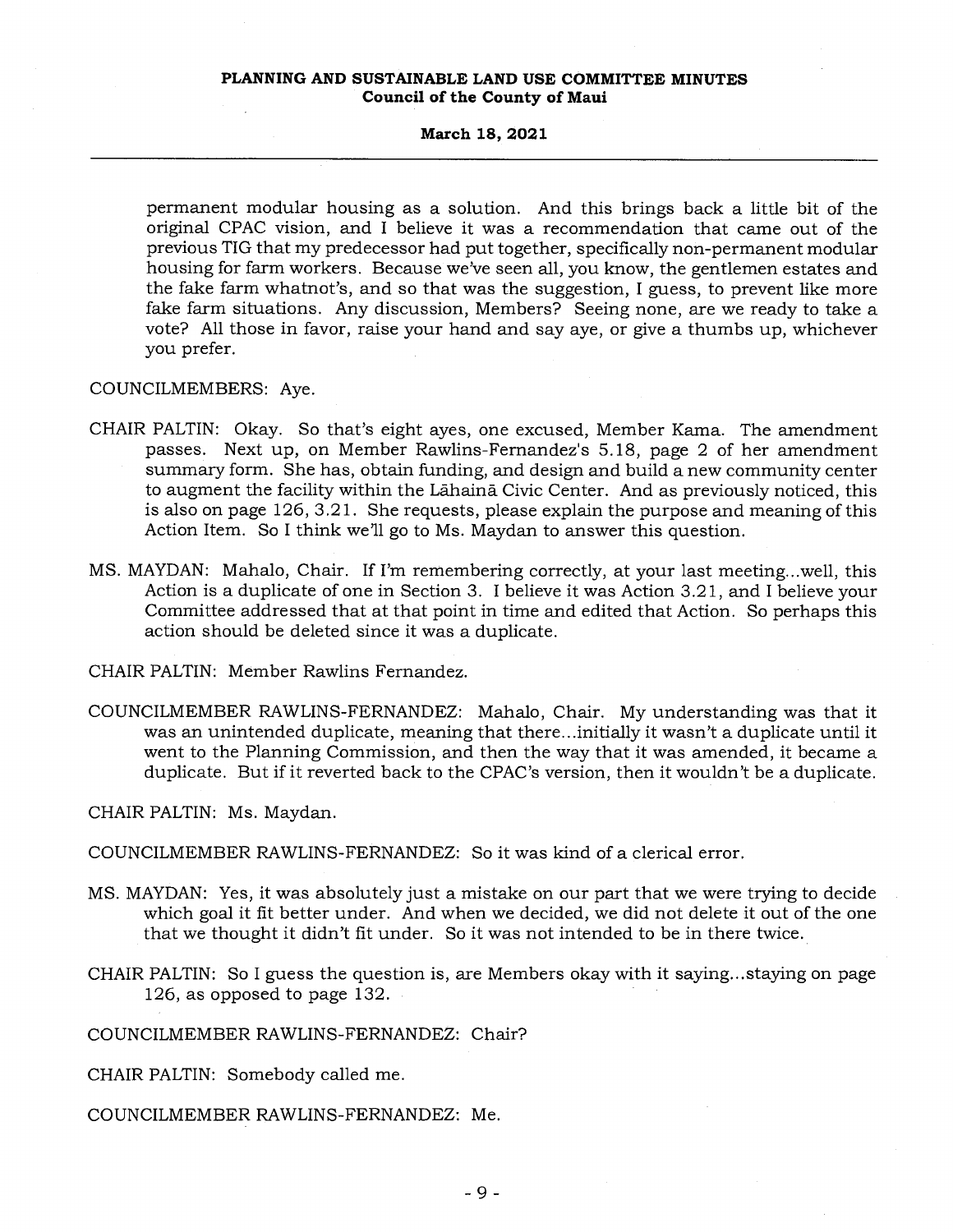CHAIR PALTIN: Oh, Member Rawlins-Fernandez.

COUNCILMEMBER RAWLINS-FERNANDEZ: Sorry, I'm freezing. Okay. I'm going to turn my video off. Okay. Oh, this technology, it's making it even more challenging to focus. Okay. So we amended it in the other section, in Section .2 or 3, 2.3.

CHAIR PALTIN: Point two.

COUNCILMEMBER RAWLINS-FERNANDEZ: So it's actually not a duplicate anymore.

- CHAIR PALTIN: Okay. So...so then page  $126, 3.21$  adds in the hula halau portion. So if we keep this, it wouldn't be amended, it would just say, obtain funding, and design and build a new community center to augment the facility within the Lahaina Civic Center. Member King.
- VICE-CHAIR KING: So does this...this creates that...two additional facilities besides the Lāhainā Civic Center then? Is that what we're saying?
- CHAIR PALTIN: That would be what I interpret it as. Ms. Maydan, is that how you see it as a Professional Planner, Senior Planner?
- MS. MAYDAN: Mahalo, Chair. Yes, if you were to leave both of these Actions in, it does appear that this would be requesting the development of two new community centers.

CHAIR PALTIN: Okay.

VICE-CHAIR KING: . . *. (inaudible).. .* 

- CHAIR PALTIN: And so...Member Rawlins Fernandez?
- COUNCILMEMBER RAWLINS-FERNANDEZ: Mahalo, Chair. So I think we amended it so that it wasn't a community center, it was like a cultural center. So a hale for a canoe and/or hula.

CHAIR PALTIN: Yeah.

COUNCILMEMBER RAWLINS-FERNANDEZ: And then this one would be a community center.

CHAIR PALTIN: Okay. So one cultural center, one community center. Any further discussion? Are we okay with leaving it as it is here and amending the one in 3.21, which is a cultural center for a canoe and halau? Further discussion, questions, comments, suggestions? Seeing none. Shall we take the vote? All those in favor of, I guess, leaving it here as written, 5.18, raise your hand and say aye.

COUNCILMEMBERS: Aye.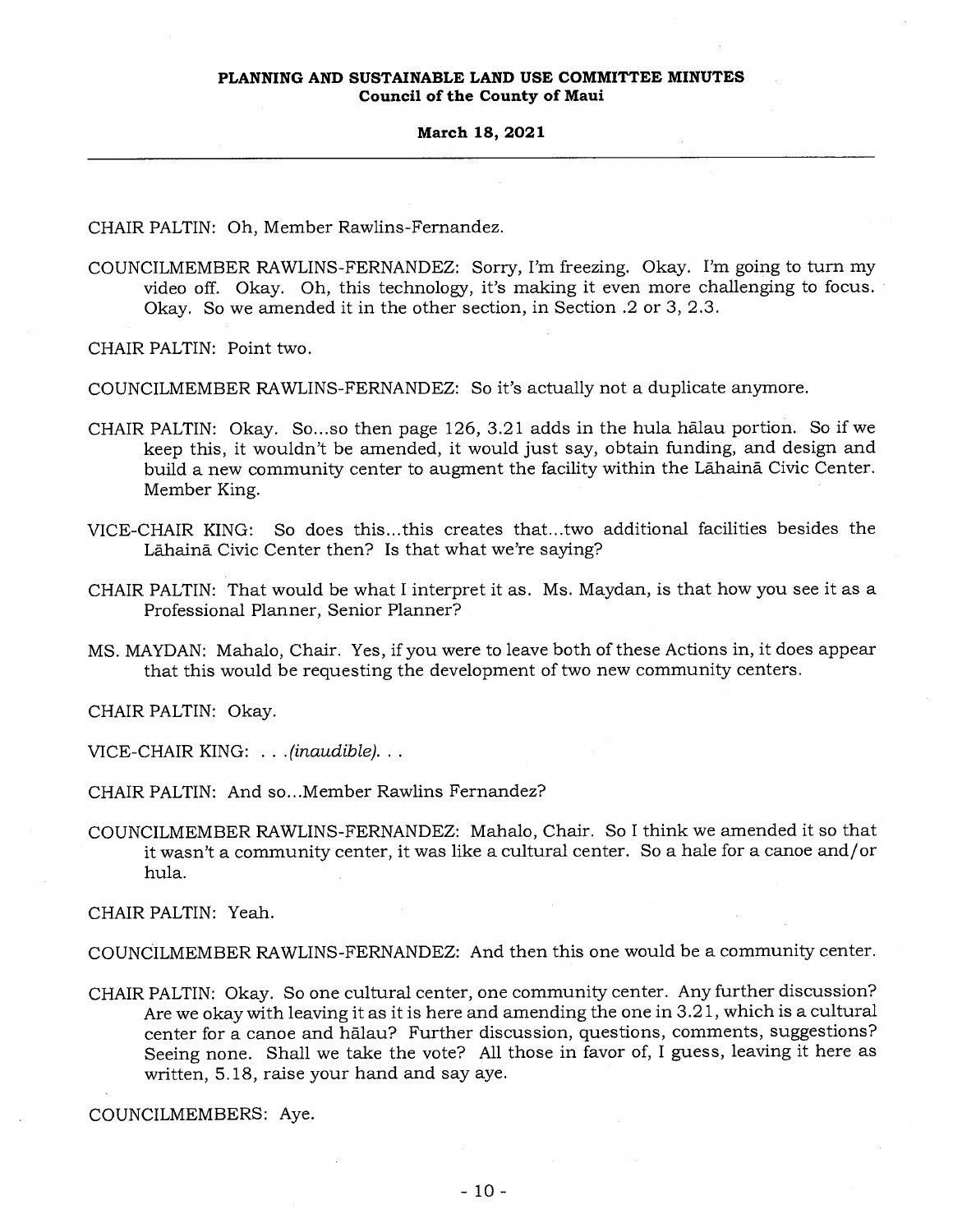### **March 18, 2021**

- CHAIR PALTIN: And that will be eight in favor, one excused, Member Kama, and we're just leaving it as it is written. Okay. So next up, I believe Member Rawlins and myself both have proposals for additional Action Items. Member Rawlins-Fernandez, if you don't mind, I'll do mine first. Okay. So continuing on, on page 5, page 132, I'd like to add an additional Action Item 5.19, and the language would be, develop a system to ensure compliance with conditional zoning enforced in a timely manner. And I'm pointing to the reason why situations like Kapalua Mauka, Type would be a project, Priority would be high, Timing would be mid, County Lead Agency would be Planning, Estimated Cost would be To Be Determined, and the Funding Source would be the County. And just a little background on this. You know, 2.96 Workforce Housing Agreement as originally proposed was for 50 percent affordable. And so at that point, they interpreted the...that to say, take the place of Condition 11 in Kapalua Mauka, for example, whereas I think it was 2012 or 2013 where that Residential Workforce Housing Agreement was lowered to 25 percent. And so in that case, then it would no longer take the place of Condition 11. And so then all the conditions in Condition 11 were not met. And so, you know, just...that's not the only example of conditional change in zoning, conditions not being met. And, you know, at least this way, it's stated that, you know, the conditions that we put on a change in zoning should be complied with and enforced. So that's my reasoning for the proposal, and that's my discussion. If anyone else would like to add on to the discussion. Member Sugimura.
- COUNCILMEMBER SUGIMURA: Just your example. So in that case, because of the change of zoning...at the time project complied, but because the change of zoning happened, or happens, and if it doesn't comply anymore, are you saying that you have to comply regardless, or are you able to...or is a development project able to comply, or would be in compliance, regardless, right? It's when the ordinance was made, they were in compliance, and it changes, so what is the impact then? Maybe I'm not understanding your example.
- CHAIR PALTIN: Okay. So I mean, regardless of 2.96 changing or whatever, the intention of this Action Item is that there's some sort of methodology that we can see what the conditions in the change in zoning are. So my suggestion, and I'm not going to dictate to the Planning Department how to do it, but maybe add an additional layer on the Real Property Tax Map Key where if a TMK, or a portion of a TMK is changed through conditional zoning, there's a layer on the TMK that states what all the conditions are on that TMK that led to the zoning. So anybody issuing building permits or subdivisions can easily see this TMK changed zoning on this date, and these were the conditions on it. They don't have to look for some ordinance with all the conditions. They'll know that there was something on it. Now I'm not trying to dictate to the Planning Department how to do it, but I'm saying that as of right now, there's not a comprehensive system to say like a particular TMK that had a condition put on it in change in zoning, if you have a new Planner that just started with no historical knowledge, how are they supposed to know that Ordinance 4338 passed in 2012, has these conditions of zoning on it, and they need to be complied with. So I'm just trying to say there needs to be a way where someone just coming into the Planning Department, or Public Works, or wherever they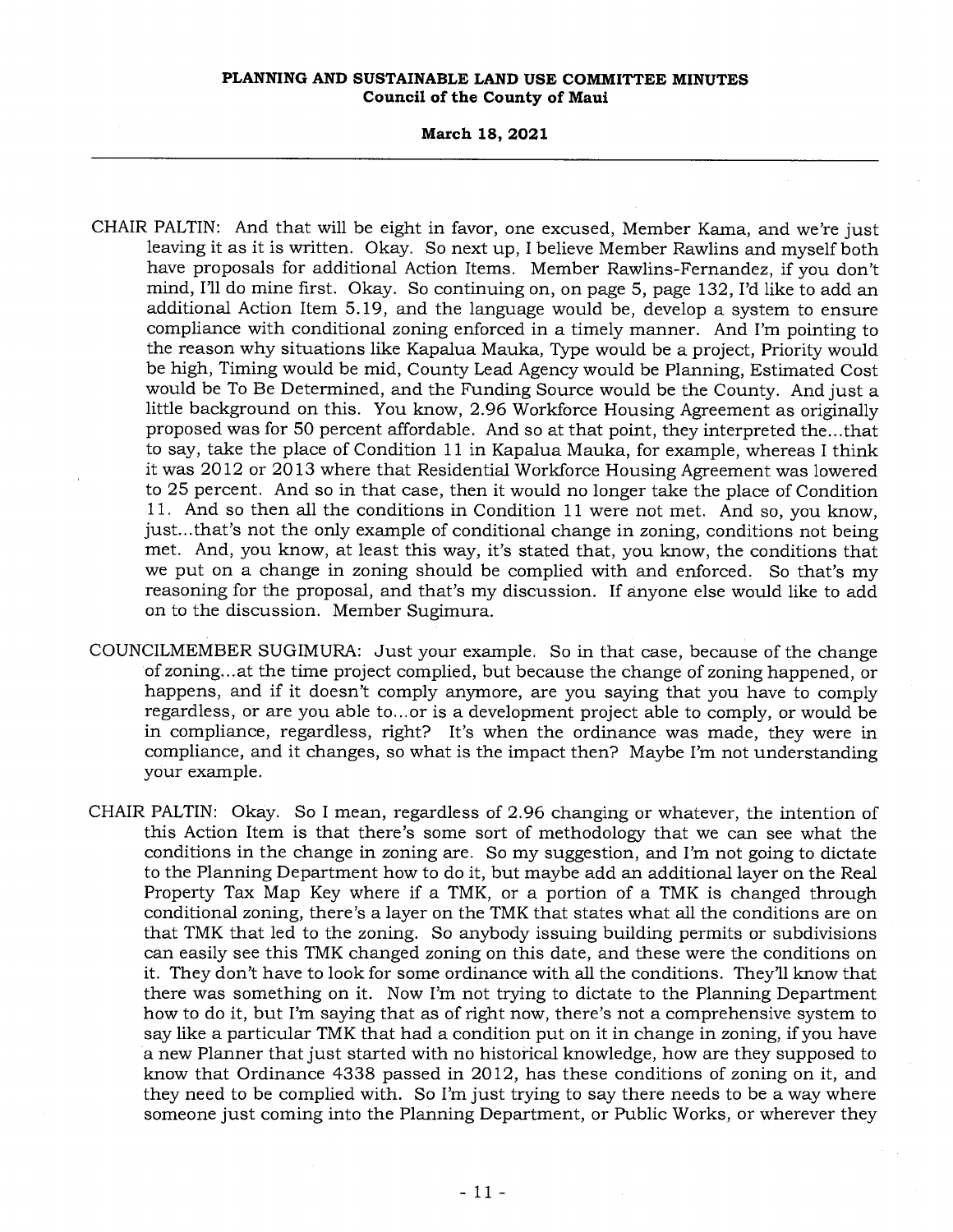### **March 18, 2021**

are can easily see that there's these conditions on it, and that they need to be complied with. It's not buried on the Council Services page where they have to look through every ordinance or whatever it is. You know, I'm just asking for a way to ensure compliance with conditions of zoning. Because as we make up those conditions for a change in zoning, we put a lot of effort into it, we consult with Corp. Counsel, and then to see that some of them don't get complied with, but the project is still moving forward, is kind of disheartening to our community, as well as to me as the Chair who, you know, facilitates these conditions in change of zoning. So that's kind of maybe a better...

COUNCILMEMBER SUGIMURA: Your thought process. Well, thank you for explaining that. Can I ask the Department for...is Jordan Hart here? He's Jordan Hart.

CHAIR PALTIN: Sure, Deputy Director --

COUNCILMEMBER SUGIMURA: Thank you.

CHAIR PALTIN: -- any comments for Member Sugimura?

- MR. HART: Clarification comments in response to what specifically? Like there was quite a bit of conversation that just occurred. I just want to make sure I understand which portion I'm responding to.
- CHAIR PALTIN: Member Sugimura, any clarification for Deputy Director Hart on what you want him to comment on? We can't hear you.
- COUNCILMEMBER SUGIMURA: On what Tamara was saying, her rationale as to why she wants to make this new amendment, and would the Department be able to comply.
- MR. HART: Sure, sure. So just to say a few things. First of all, you know, we do have a process of documenting conditional zoning using KIVA. KIVA's going out and MAPPS is coming in. So you know, I'm hopeful that kind of the method that Councilmember Paltin referenced would be kind of convenient to implement in MAPPS. We'll have to see how that rolls out and what the features are there. You know, with regard to the, you know, new Staff coming in and not really understanding, I think that, you know, we do do training, and people who are accountable to enforce conditions and things like that do understand how to use the County's existing system to look things up. So it's not necessarily completely convenient for everyone or members of the public, but, you know, our Staff is able to do that. I guess the short answer is that the Department is completely open to this. We are already trying to figure out how to do this more comprehensively. It's kind of a long challenge just because of how many ordinances there have been over the life of the County. But it's also important to note that most of those are construction related, and only a specific few are long-lived or perpetual conditions that are more difficult to track. And then there's the odds and ends where projects don't kick off. So we're open to it, and we are trying to --

# COUNCILMEMBER SUGIMURA: Okay.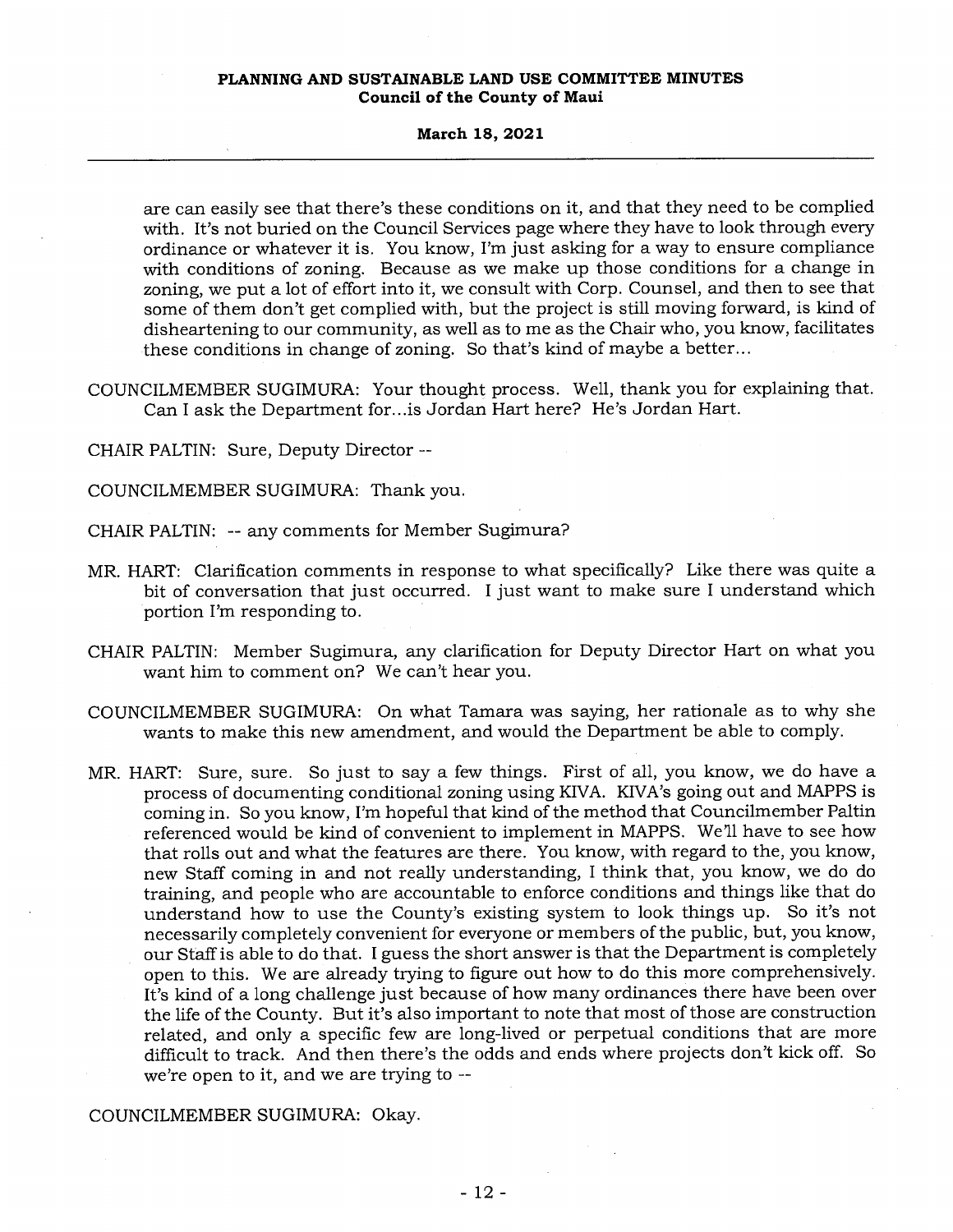MR. HART: --figure out how to make this user friendly.

COUNCILMEMBER SUGIMURA: Thank you. I'm satisfied. Thank you.

CHAIR PALTIN: Thank you, Deputy. I'll take Chair Lee, followed by Member King.

- COUNCILMEMBER LEE: Thank you. Again we have the issue, Jordan, of thousands of units that haven't been built because the whole project has not been initiated, or it started and stalled due to various reasons. It could be the economy, it could be a war, it could be a pandemic, it could be a number of things that prevents a project from moving forward. And we've seen this in the past where, let's say, 500 affordable units were due from a project concurrently with market units, and if only ten market units are built, then only ten affordables, you know, are due. So it's incumbent upon the Council as well to make it very clear on what every condition is. And so it's hard to require a developer to build in a timely manner when he has no control over what Public Works wants, over what the Water Department wants, maybe a reservoir, a new...you know, drill a new well or whatever. There are many, many requirements put on a project, not only housing, tons of other requirements. And so for instance, Hale Mua in Waiehu, I'm sure you're familiar with that project, Jordan, where they were required to build a bridge, and a brand-new road, and a traffic signal, and this and that, that the Council put on it, and it never left...got off the ground. So these are the kinds of things I worry about when the Council puts conditions on a project, and then ten years later, looks at the projects and...what happened? You guys owe us 500 units. Well, maybe some of the conditions were overly restrictive that made it difficult, if not impossible, for a project to move forward. So that's the reason why I'm concerned about language that doesn't take into consideration not only the Council's specific conditions, but all the other conditions that come with any project that are imposed by every single Department. So would you like to comment on that?
- MR. HART: Chair, thank you very much. I...you raise some really good points, you know, interpreting the economic feasibility of any condition and whether or not it'll kill a project, it's a really tough challenge for the Councilmembers. But I do...you know, the comments that you make about how we interpret and implement the conditions, I think that just basically careful wording...we're only going to be able to implement whatever the language says. And so if that...you know, if that's complicated, then our implementation's going to be complicated. Or if it allows for interpretation, for instance, a gray area of whether or not a revision to an ordinance pertaining to affordable housing would supersede the condition, or whether or not the specific language of the condition holds regardless of any ordinance changes, you know, those kinds of things have to be interpreted. And it's just a project by project, condition by condition process. And you know, as much as the Council can do to make the conditions clear to the applicant and to the Department, you know, we can try to avoid misunderstandings. And there's always going to be expectations of the community as far as what they heard, or what they read in the newspaper, or heard on Akaka versus what actually unfolds and, you know, the process is very complicated and can take decades to go. And so, you know,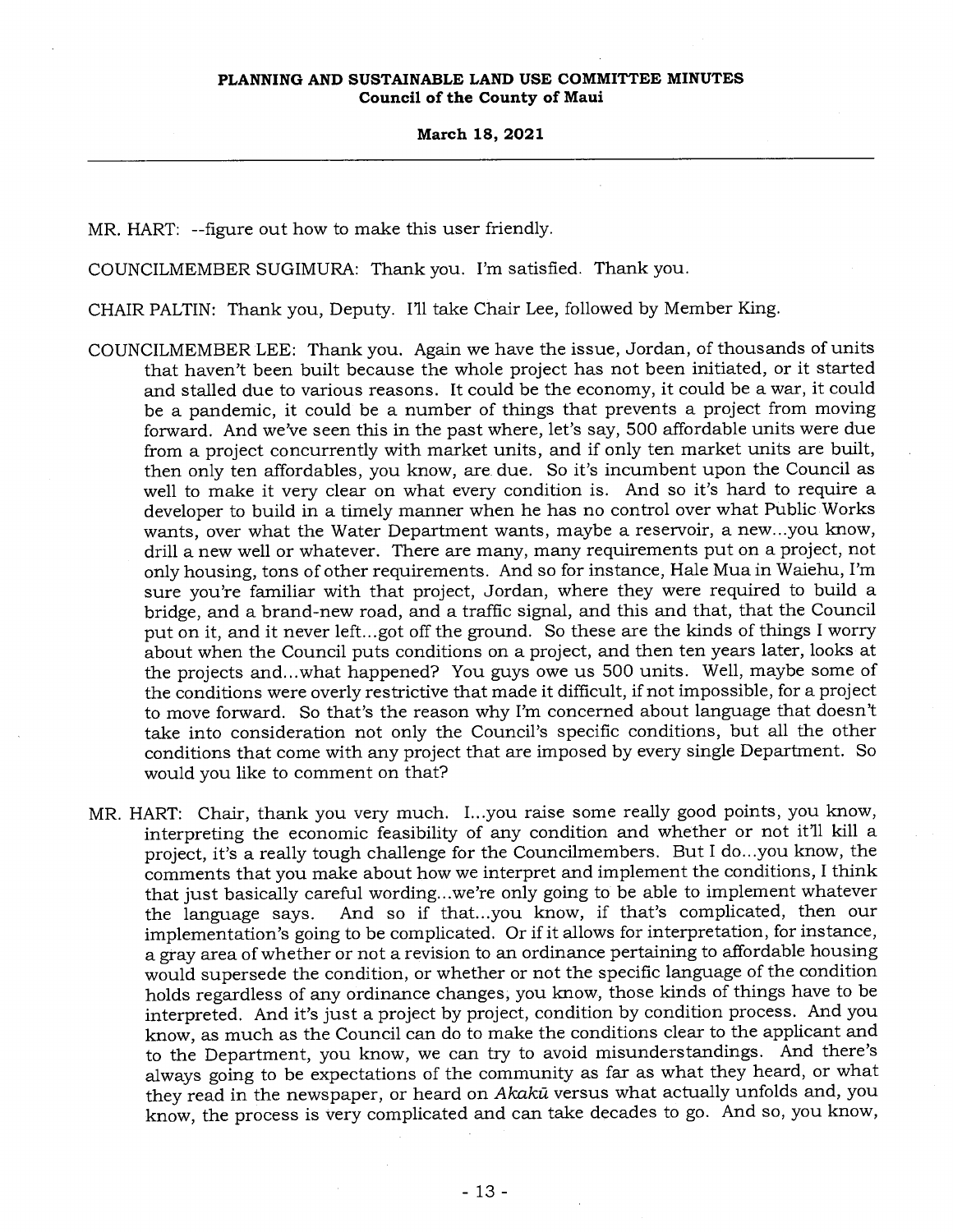### **March 18, 2021**

what was specifically said or remembered can, you know, get blurred. And it's a human process, and I do think that basically establishing a clearer process of cataloging and administering the conditions will be helpful for everyone.

COUNCILMEMBER LEE: So do you have verbiage to that effect?

MR. HART: To amend the proposed...the proposed language? No, not specifically to fine tune it. I think that...I think to develop a system to ensure compliance with conditions, conditional zoning enforced in a timely manner is totally fine. I think that the issue is the clarity of what the conditions are, and whether or not timeliness is established as part of the condition. You know, those would be...what we're able to enforce is going to be based on the language of the condition. I'll add that there --

COUNCILMEMBER LEE: . . *.(inaudible). . .* 

- MR. HART: -- oh, I'm sorry. One point that I think is relevant is that there's also representations that can become conditions. And so, you know, all of that is something that we track anyway.
- COUNCILMEMBER LEE: If we leave the words, timely manner, that's fine with me because it's...it doesn't hold the applicant or developer to a specific time, especially if it's beyond his or her control. I mean, if the Water Department is holding something up, or the Public Works Department is holding something up, you know, timely can mean anything, actually.
- CHAIR PALTIN: Okay. I'm okay with taking out timely manner because I believe by ordinance if things haven't occurred within five years, we do have the option to resolution it back to what it was. Okay. So I will accept, in a timely manner remove...in a timely manner removal as a friendly amendment from Chair Lee.

VICE-CHAIR KING: Oh, I thought she wanted to keep that in there.

COUNCILMEMBER LEE: No, I said if it stayed in there...it's really not enforceable, you know, what is timely. Timely to whom? You know, the developer has only so much control over his project. Once you go through the gauntlet of the Administrative Departments, you're at pretty much...you have to comply with every requirement by them, which may hold up your project, you know, for one month, one year, two years, three years. So --

CHAIR PALTIN: Yeah.

- COUNCILMEMBER LEE: -- that's why I questioned the word timely. Because if there's that five-year, you know, restriction or limit, then that's fine.
- CHAIR PALTIN: Yeah. So the friendly amended proposal would read, develop a system to ensure compliance with conditional zoning be enforced.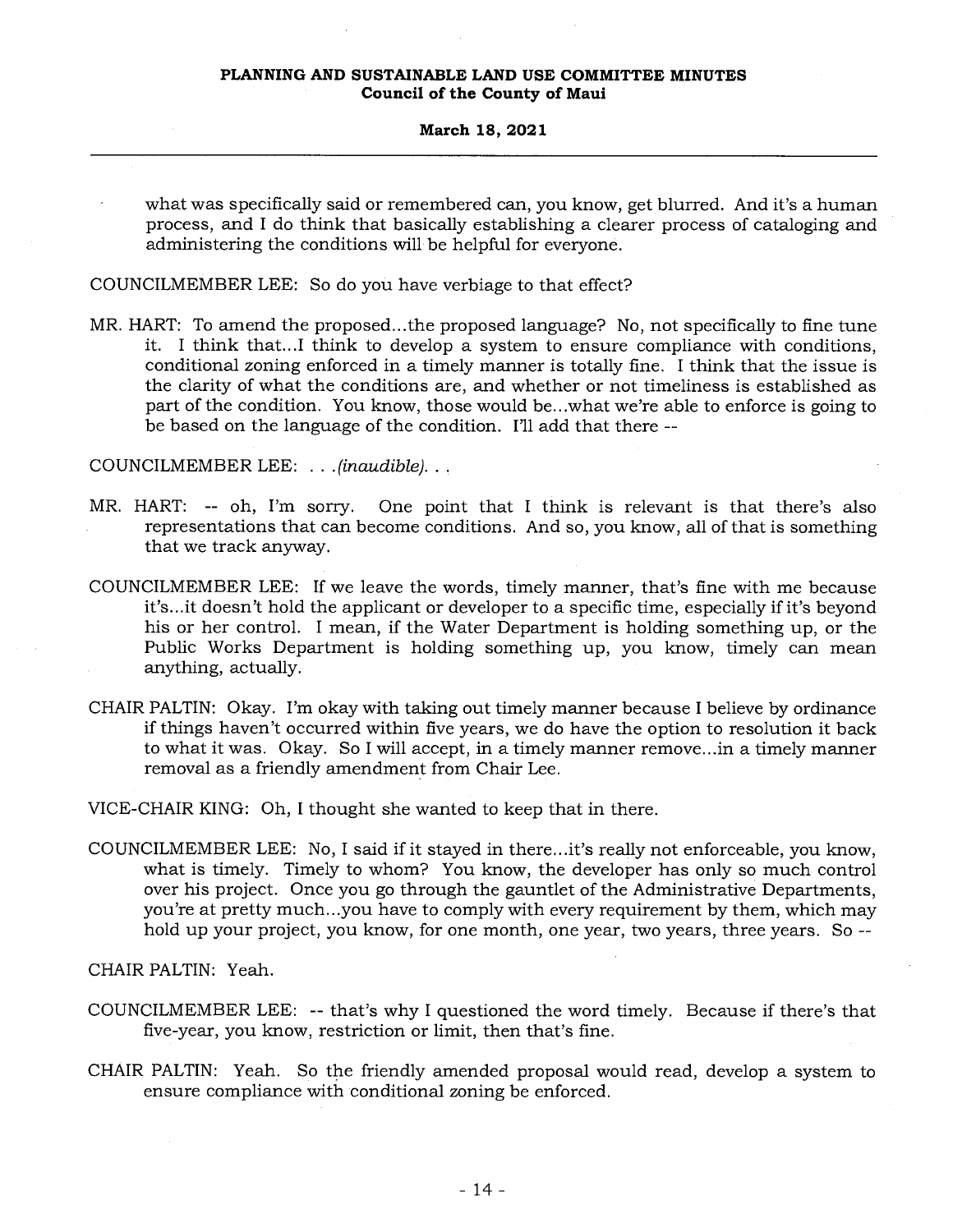COUNCILMEMBER LEE: Yeah

CHAIR PALTIN: Okay. And then Member King was next. But if it's on a different subject, and somebody else has more comments on this issue --

VICE-CHAIR KING: No, it's on this same subject.

CHAIR PALTIN: Okay.

VICE-CHAIR KING: And I think Jordan Hart kind of spoke to a little bit of what I wanted to say, which is the setting of conditions is something that the Council does, and possibly recommendations from the Planning Department. This really speaks to enforcement of compliance with those conditions. So I don't want...I think we're getting confused with, you know, yeah, we have to make sure that we set clear conditions that are understandable. And sometimes the conditions I think should have timelines on them because when I look at what happened with Wailea 670, and there's an atrocious list of noncompliance on those conditions, and yet they were marching forward. At some point, it should've just been stopped because...and the zoning reversed because it was so far out of compliance. And I think that's what this...to me, this is a Countywide issue, not just a West Maui issue that we need to do. And, you know, when we spoke to...when we had the review in PSLU of the Wailea 670, and I think that was right after they had lost their main advocate for it, and we didn't have the presentation from Charlie Jencks, but the Planning Director did say, you know, we haven't been as good as we should be with keeping...you know, with monitoring compliance and that they need to do...she said we need to do a better job at that. So to me, you know, we're...we've got...we've got...there's the one issue of external forces, but there's also things that aren't happening that have been allowed to slide over the last few decades, and projects go ahead regardless of noncompliance. So I think that's...what this speaks to me is that...is that we need to develop a system so that the public can see what the conditions are. And if we can do that through the MAPPS program, that'd be great. And that way they know what the conditions are and they don't have to guess. You know, we don't get these calls like, aren't they supposed to do this, aren't they supposed to do that, what happened to the water reports...you know, what happened to the clean water reports, what happened to the culturally significant sites that aren't mentioned on here. And if the public knows what those conditions are that the Council put on them, then they'll be part of helping us monitor too, so that maybe the Planning Department will get some assistance on what isn't happening. But I understand about external conditions. What I don't understand is the blatant, you know, disregard for some of these conditions that has been happening over the last few decades by developers, and then getting to finish their projects without having been in compliance. So that's the part I see this addressing. And it's not...and I do think it's incumbent upon the Council to make clear conditions and sometimes to put timelines on those conditions so we don't get ten years down the road and the developer puts all this money in, and then we go hey, you haven't done this part of it, and now we're going to pull your zoning. So we have to be responsible from our end as well. So yeah, I support it as amended. And I think it should go in every Community Plan. Then they can do one thing, and they can tick off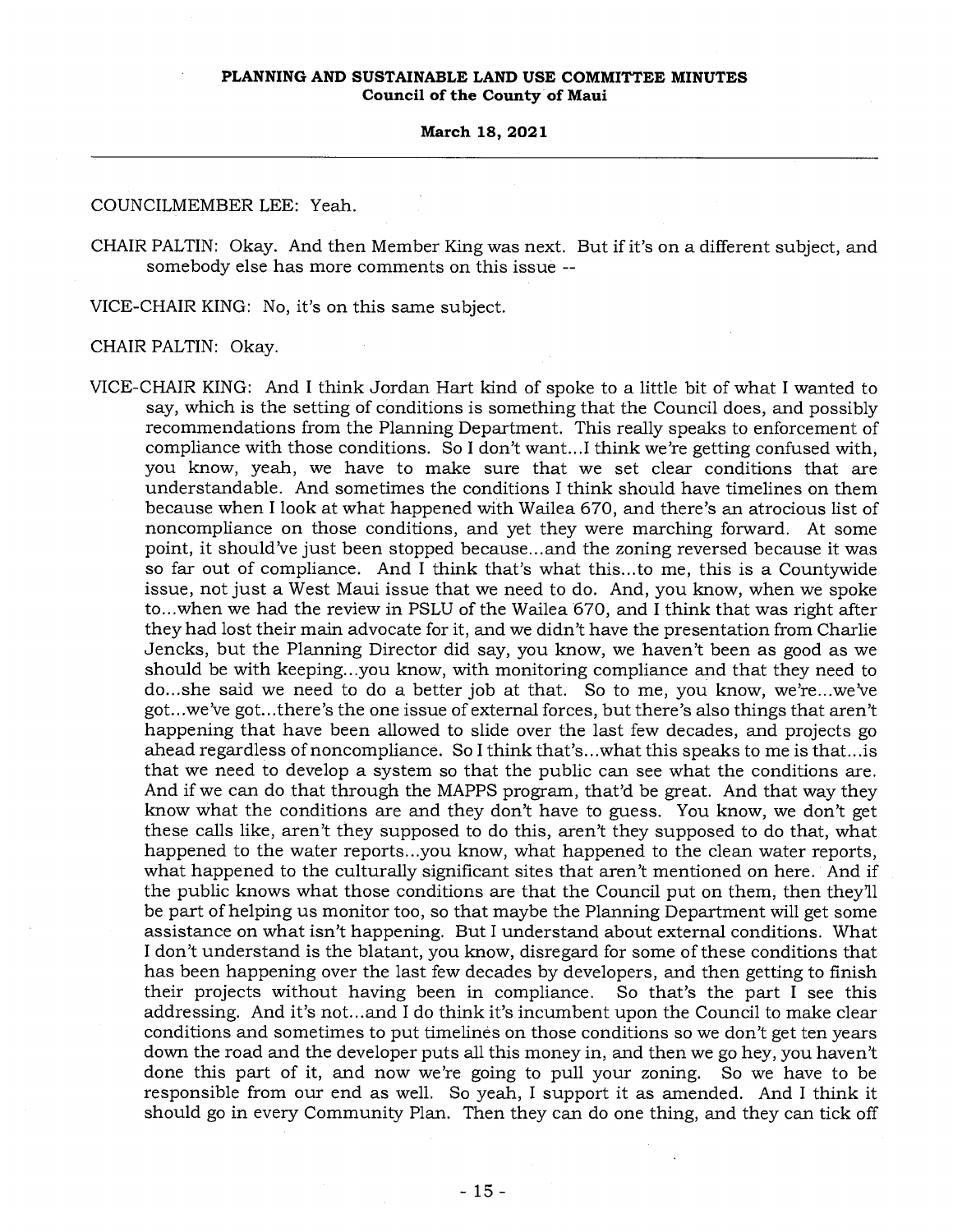the...this item from every Community Plan.

- CHAIR PALTIN: Okay. Thank you. Member Rawlins-Fernandez. I think after that was Member Sugimura again, was...did you have your hand up again? Okay. So Member Rawlins-Fernandez, then Member Sugimura.
- COUNCILMEMBER RAWLINS-FERNANDEZ: Mahalo, Chair. I wanted to propose an amendment to your amendment --

CHAIR PALTIN: Okay.

COUNCILMEMBER RAWLINS-FERNANDEZ: -- for more clarity, and I will put it in the chat. Develop a monitoring, enforcement, and public reporting system that ensures more transparency and compliance with conditional zoning. And then I took out the timely manner part since that was something that we all *(audio interference).* 

CHAIR PALTIN: Yeah, I'm open to that as a friendly amendment. I have no problems.

COUNCILMEMBER RAWLINS-FERNANDEZ: Okay.

CHAIR PALTIN: Member Sugimura.

COUNCILMEMBER SUGIMURA: I just wanted to say that what we're all talking about is truly the MAPPS program. I can hardly wait for that to happen because then this discussion will become less relevant. Thank you.

CHAIR PALTIN: Nothing like being less relevant to make your day. Member Lee.

COUNCILMEMBER LEE: Okay. I think that's a terrific amendment. I think it's clear, and it reinforces the idea of enforcement is important. And I just...I am a realist, and I've experienced a lot of County government operations. And I guess you folks are...don't realize how much the other Departments have influence over every single project. And I...I'll give you an example. In spite of our conditions on the projects for conditional zoning, every Department also imposes conditions of their own. And one in particular I remember. I remember lots, but one in particular is an affordable housing project in that Waiehu area which required a bridge. The developer agreed to it. I don't know why these developers agree to these conditions when they don't know if they can afford it or not, but anyway, the guy agreed to this bridge. So he figured, okay, a two-lane bridge. But it went...it got to Public Works...after the zoning was approved, it got to Public Works. One guy in Public Works says oh, no, we want a four-lane bridge. See, so right there, it broke the project. So these things happen. You folks are not aware of it. But these things happen that on a regular basis, where the Departments...I mean, they have good intentions, who wouldn't want a four-lane bridge, right, but just so happens it makes projects no longer feasible in some cases. So this is the kind of thing that happens with almost every project. Okay. Thank you.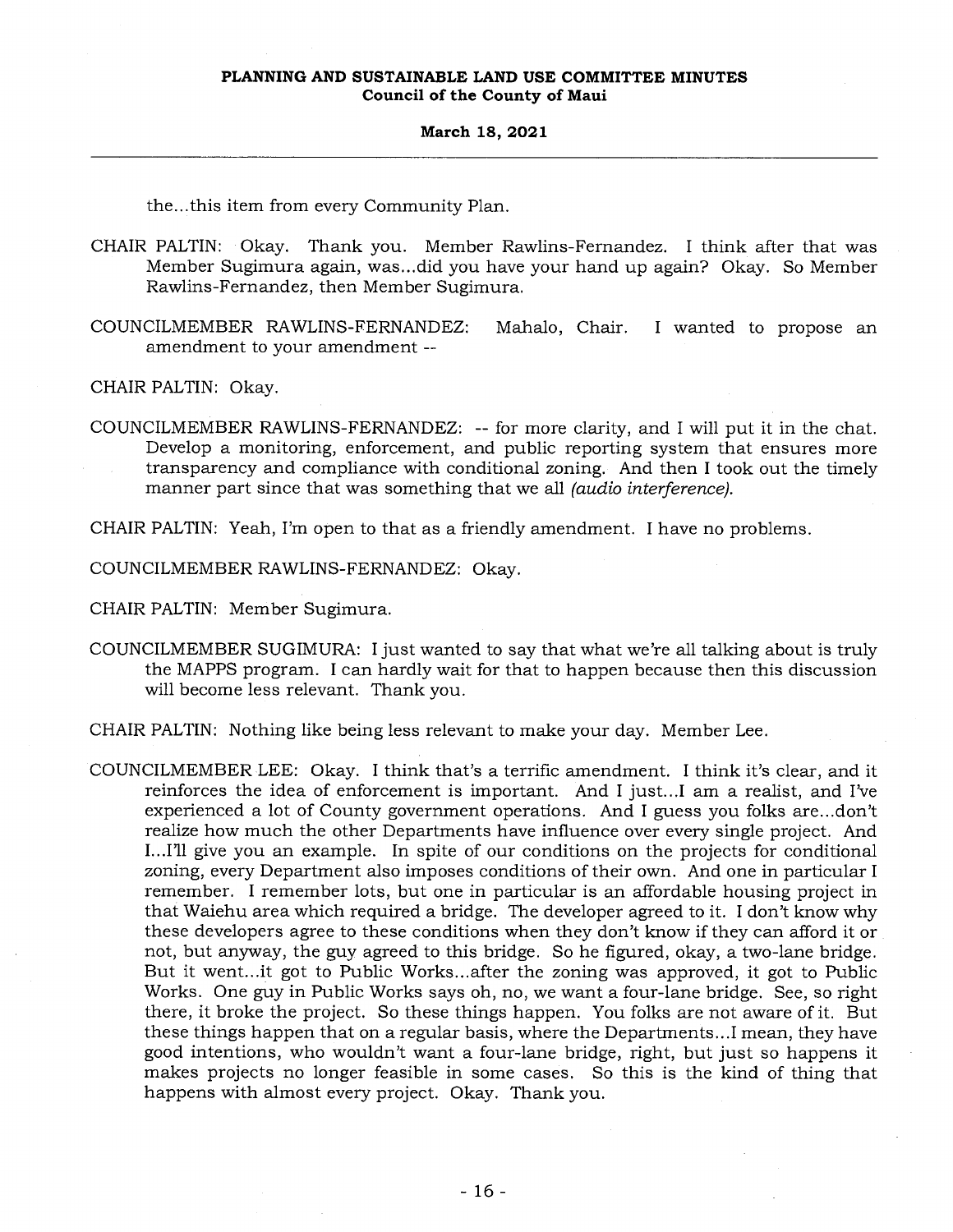### **March 18, 2021**

CHAIR PALTIN: Thank you, Chair Lee. Member King, followed by Member Sinenci.

VICE-CHAIR KING: Thank you, Chair. Yeah, I'm fully aware of what you just said, Chair Lee, because we had a project, the Kaiwahine Village one, that the Department of Public Works put a condition on that they had to pave that road. And so they went bankrupt, and they never paved the road. And yet Public Works wouldn't come in and pave it because it was a condition of the development that was in bankruptcy. So they had this Catch-22 and, you know, my thought is, is there a way to make it so that the Departments who put the various conditions on--and they're not the ones that the Council puts on, but the Departments have to enforce their own conditions so that the Planning Department doesn't have to run around and figure out what all the other Departments said and enforce what they were asking for. But, you know, Public Works should've been enforcing that. If Public Works had been more involved in that paving issue, maybe they could've come in and said oh, the developer's bankrupt now, so we need to come in and pave the road instead of just leaving that condition unenforced and the residents up in arms about...and that...that road was horrible. So luckily, the new developer was willing to come in and pave that road. But I understand what you're saying, and I know that that happens. I just think that one of the hard things on the Planning Department is that they have to enforce all the conditions put on these developments by the other Departments. So if there's a way to have each Department, if they're going to put a condition on, to enforce it.

CHAIR PALTIN: Okay. Is this a question or just an example?

VICE-CHAIR KING: It's an example, but it's also something that the Planning Department may want to consider if they're going to...because what we're asking them to do is...we're not...we're not...it doesn't look like we're trying to legislate, we're just trying to make a suggestion to the Department to help to step up enforcement. And so I would just say, you know, if all these other Departments are an issue with their conditions, I'm just wondering why they can't--maybe Jordan can answer that--why they can't enforce their own conditions, or can't Public Works --

COUNCILMEMBER RAWLINS-FERNANDEZ: Point of order, Chair.

VICE-CHAIR KING: -- enforce...

- CHAIR PALTIN: Yes, Member Rawlins-Fernandez, point of order.
- COUNCILMEMBER RAWLINS-FERNANDEZ: I think the...you know, the...well, it's not a motion, but the item that we're speaking to is the language of the amendment, and I feel like we're kind of like slowly going into more of like a rabbit hole into the weeds. And so, you know, like I know this is an issue, and then, you know, we can take up how we can support the Departments on like carrying these things out. But for now, we're talking about the Community Plan. And if we can just talk about the language and if we like it, we just vote for it; if we don't, let's not vote for it. Mahalo, Chair.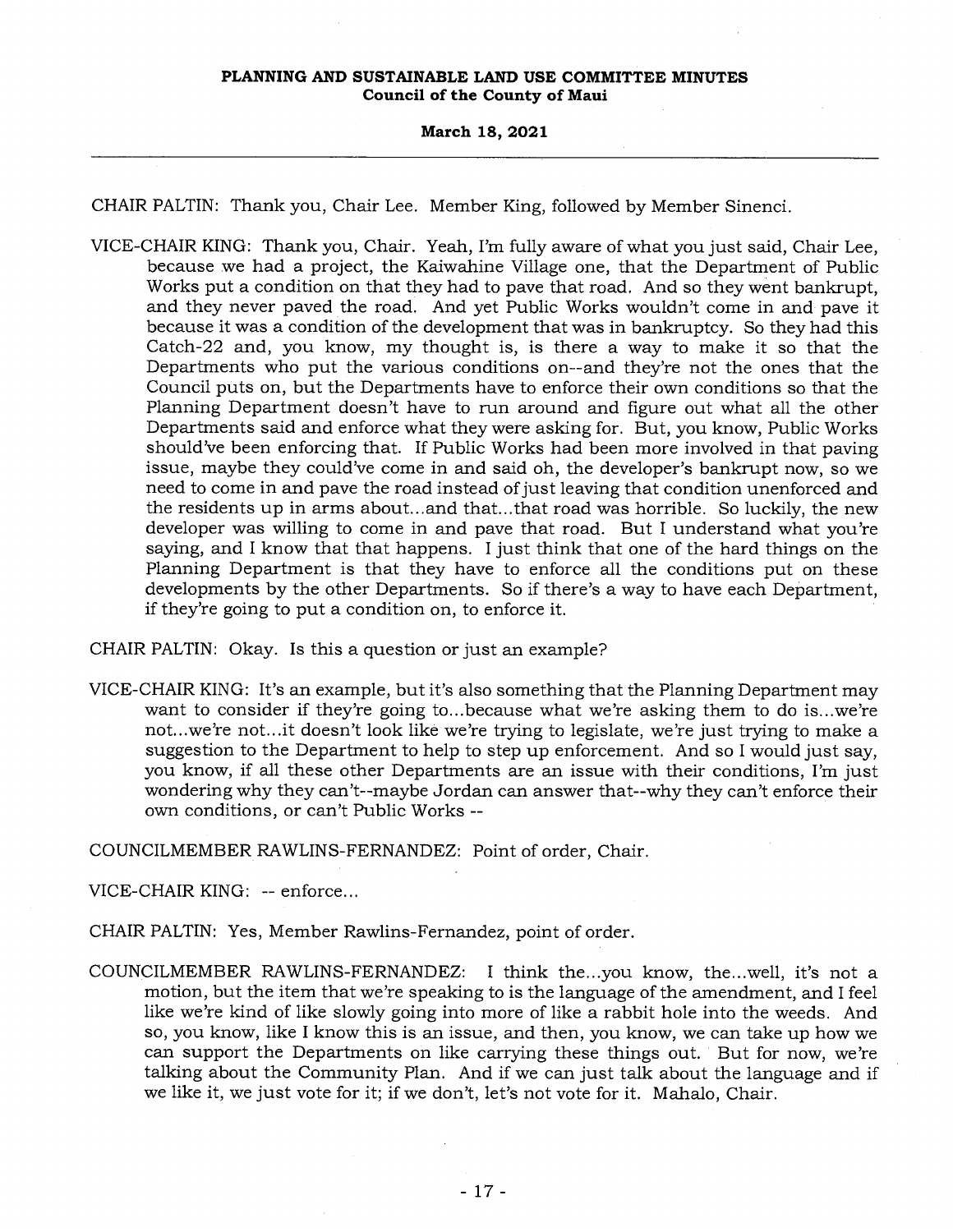#### **March 18, 2021**

- VICE-CHAIR KING: I guess my issue is that it speaks to the County lead agency. But maybe it shouldn't just be the Planning Department, you know, maybe it should be the County Departments that are putting these conditions instead of just having the Planning Department be the main Department that has to enforce.
- CHAIR PALTIN: That's kind of their role. Planning does enforce. So it...I mean, I guess Deputy Director Hart, would it be appropriate to put more than Planning as the County lead agency, or your thoughts on who the County lead agency would appropriately be.
- MR. HART: You know, from my personal opinion it has to be Planning because . . . *(inaudible). . .*
- CHAIR PALTIN: Okay. Thank you.

MR. HART: Yep.

CHAIR PALTIN: Member Sinenci, did you have a question?

- COUNCILMEMBER SINENCI: I just support the proposed amendment specific to Lahaind and to this CPAC presentation. We're talking about some other ones, but for specific to Lāhainā, I...I encourage for that added enforcement. Thank you.
- CHAIR PALTIN: Thank you, Member Sinenci. So all those in favor of the proposed amendment as amended by Member Rawlins-Fernandez, and written in the chat, raise your hand and say aye.

COUNCILMEMBERS: Aye.

CHAIR PALTIN: Okay. That's eight ayes with one excused, Member Kama. That amendment passes. Moving on to Member Rawlins-Fernandez's page 1 of her amendment summary form that she submitted this morning. I'm going to say this would be for 5.20...okay, Member Johnson would like to be excused, and I'm going to excuse him for medical reasons. Thank you, Member Johnson.

COUNCILMEMBER JOHNSON: Thank you, guys.

CHAIR PALTIN: Thanks for hanging out with us. Okay. Next up, so this would be a further goal, and we'll call it 5.20 because the last one we passed was 5.19. And her new Action Item would read as follows, require public shoreline access to be provided through establishment of both vertical and lateral access through public rights of way and public transit corridors as a condition of any discretionary County permits for properties that lie within the Special Management Area or abut the shoreline. And the justification reads, the new Action Item complements a related policy which does not currently have an accompanying Action Item. The corresponding policy would be 2.5.21 on page 57, which reads, support public and private efforts to inventory, evaluate, and expand public shoreline access, require shoreline access to currently privatized shoreline areas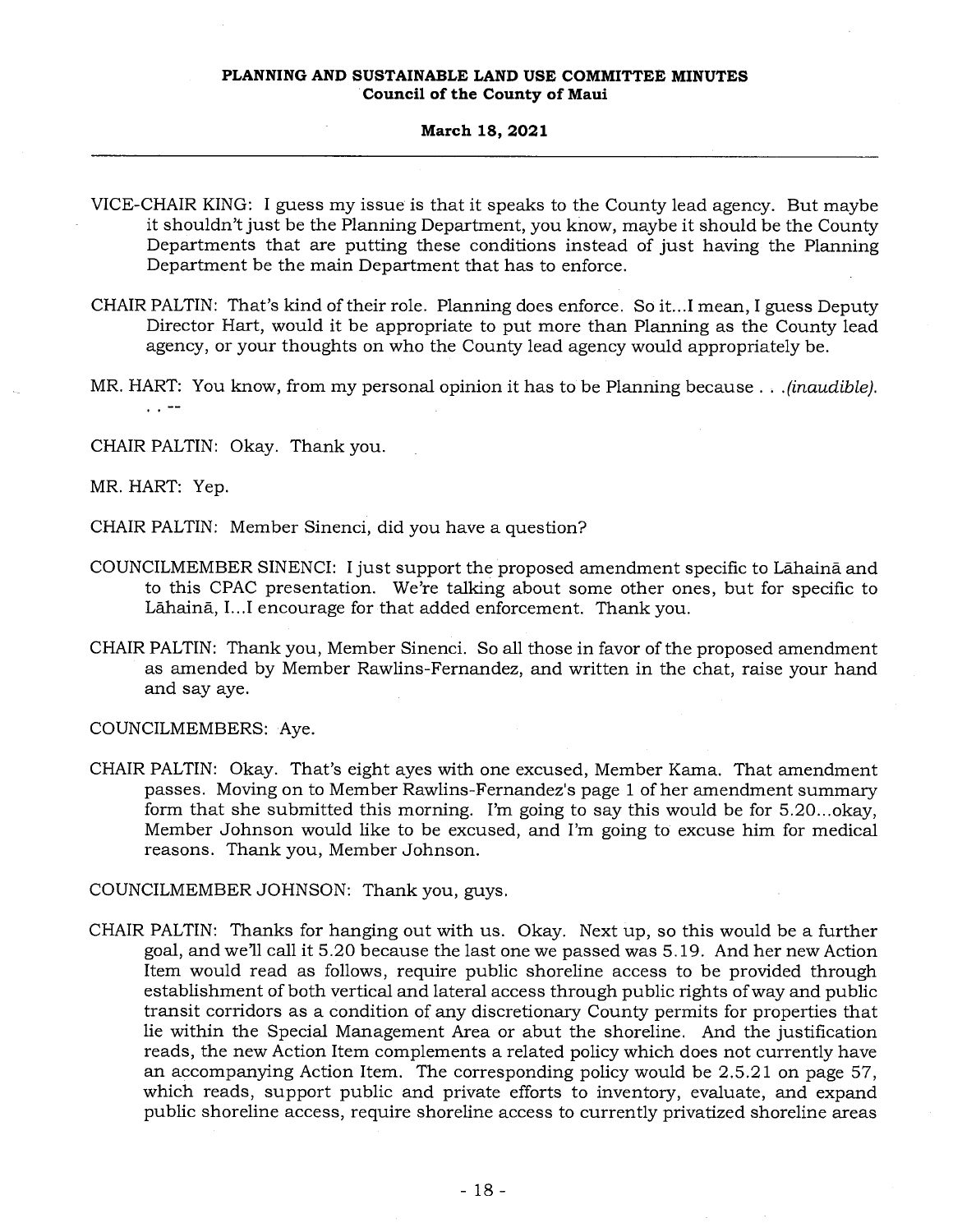#### **March 18, 2021**

by gates and walls. This Action Item would trigger any shoreline property which currently does not provide public access to develop it whenever they come in for any permit. Currently, it is a discretionary decision by a Coastal Zone Management Planner. And this is very relevant to the west side with Puamana Beach Park being shut down due to shoreline erosion and the discovery of iwi kūpuna. A lot of folks are unable to access the shoreline over there. And, you know, Puamana gated subdivision is right next door, but there is some issue with accessing shoreline. So as the proposer of this added Action Item, would you care to speak more to it, or would you like comments from the Department, or what would you like?

- COUNCILMEMBER RAWLINS-FERNANDEZ: Mahalo, Chair. I'll just quickly say that this would support Chief Justice Richardson intent of making beaches, you know, a public trust, and so I'll just keep it at that. I don't need any comment. Mahalo, Chair.
- CHAIR PALTIN: Thank you. Any further discussion from any of the Members? Member King.
- VICE-CHAIR KING: Just a question, what is vertical access?
- CHAIR PALTIN: I think mauka to makai would be vertical, and lateral would be along the shoreline.
- VICE-CHAIR KING: Okay. But yeah, I don't understand shoreline access if you're mauka. Are you talking about having a throughway down to the beach or something?
- CHAIR PALTIN: Yeah, you know when you have gated subdivisions, and it's a large subdivision, and you are trying to get to the shoreline, but you can't. I believe that's what's being referred to. Or if there is multiple private properties along the beach and there's no shoreline access within the multiple properties, and you see like, you know, tourist or condo rental people getting to park in there and go to the beach, but local people are not given anywhere amongst where they could go through and get to the beach, I guess. Kind of...it's a common situation.
- VICE-CHAIR KING: Yeah, I know, I understand what you're talking about now because I have one right next to me that's gated that keeps people from driving through off of Kenolio down to the beach. So yeah, I was...when you said vertical, I was thinking about drones and stuff ,but

CHAIR PALTIN: Oh, like up and down --

VICE-CHAIR KING: -- yeah, yeah, you're --

CHAIR PALTIN: -- instead of mauka-makai.

VICE-CHAIR KING: -- so you're talking about access, yeah, that kind of access. Okay. I get it. So yeah, I completely agree with that. Thanks for the explanation.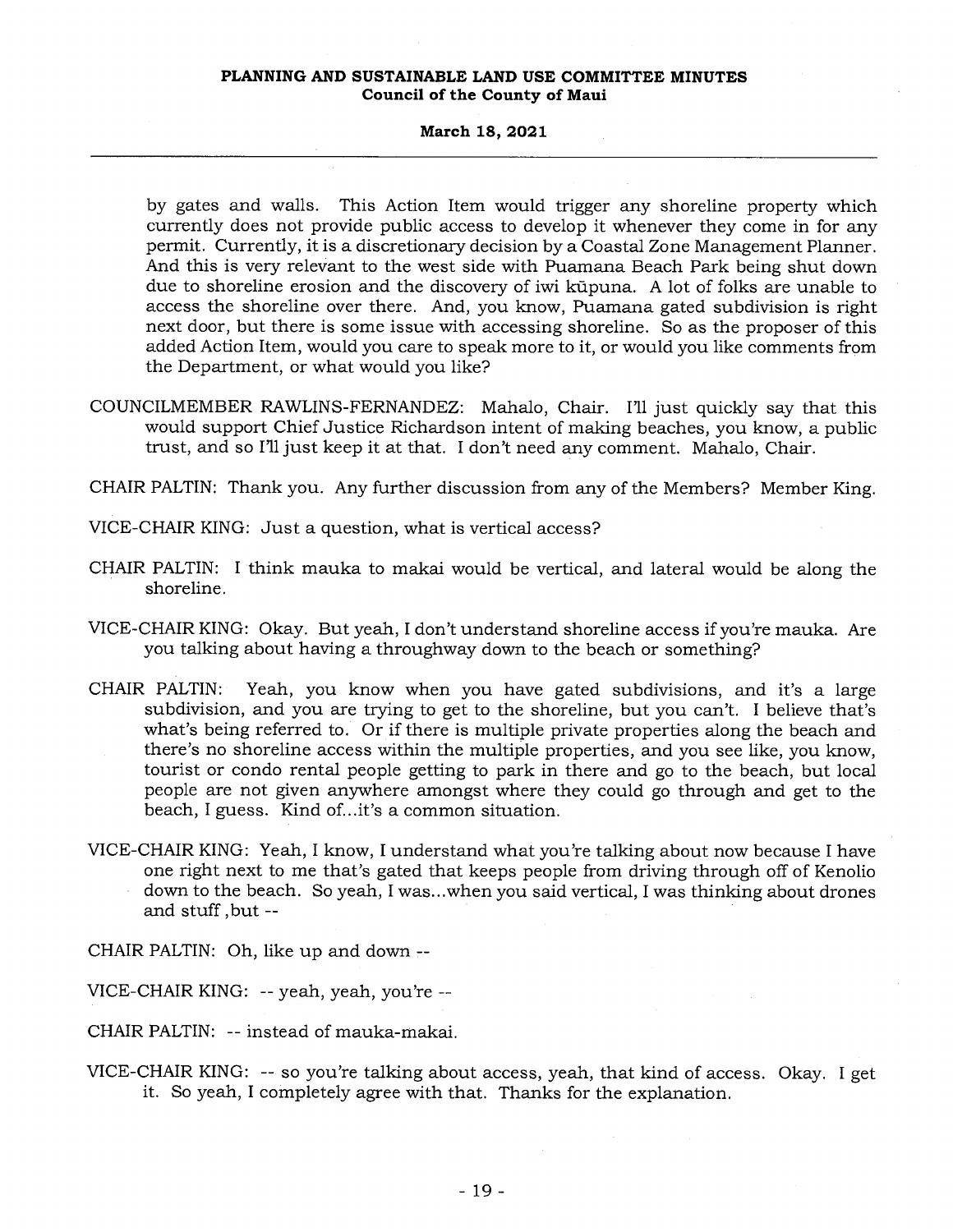CHAIR PALTIN: Sure. Any further discussion? Member Lee --

COUNCILMEMBER LEE: No, I see --

CHAIR PALTIN: -- followed by --

COUNCILMEMBER LEE: -- Michael Hopper's hand up.

CHAIR PALTIN: Okay. You want to hear from Mr. Hopper first? Okay. Mr. Hopper.

- MR. HOPPER: Yes. Madam Chair, in certain cases it's certainly...you can require as a condition of development permits to provide public beach, or public shoreline access. That has been done from time to time. However, it may not be permissible in all cases. There are U.S. Supreme Court decisions on this that talk about if you are exacting from a landowner a public access right, that has to be proportional to the development that they're doing, and have a nexus toward the permit that's being granted. So there may be certainly cases where, as a condition of an SMA permit, public shoreline access is required. However, there may be cases where that would be problematic and potentially unconstitutional. If there's cases like Member Rawlins-Fernandez had talked about where there are public trust issues or there are gathering issues involved in a particular case, that can certainly be an item that's allowed. So this would appear to just say blanketly, no matter what the facts are of a particular case, that you can't have an SMA permit granted unless there's some type of public access on every single parcel involving that. So I don't know if there is a way to maybe more closely tie this to the Hawai'i State Constitution dealing with public trust or gathering right issues in particular cases, and have language that states maybe to the extent permitted by law. I know that the goal is to try to get away from the discretionary review of the permit, and a situation where the access might be required versus cases where it's not, but I think whether the County will be able to require that access will depend on the facts of each particular permit and what they're doing coming in. So maybe there's a way to adjust the language. Maybe just the simplest way would be in the beginning maybe say, to the extent permitted by law, require, you know, to have that at the beginning, or maybe there's some other way to do that. But it's just...I can picture there are cases where it would be difficult to require a landowner to make a portion of their property available to the public in every single case somebody obtains a Special Management Area permit. That's the only concern that I would have.
- CHAIR PALTIN: Okay. And then as the proposer, Member Rawlins-Fernandez, any discussion on what Corp. Counsel has just shared with us?
- COUNCILMEMBER RAWLINS-FERNANDEZ: Mahalo, Chair. I would think that when we develop policies and Action Items that our intention is not to break the law.

CHAIR PALTIN: So you're open to the opening, to the extent permitted by law, or no?

COUNCILMEMBER RAWLINS-FERNANDEZ: I don't see...I don't really see why it's necessary.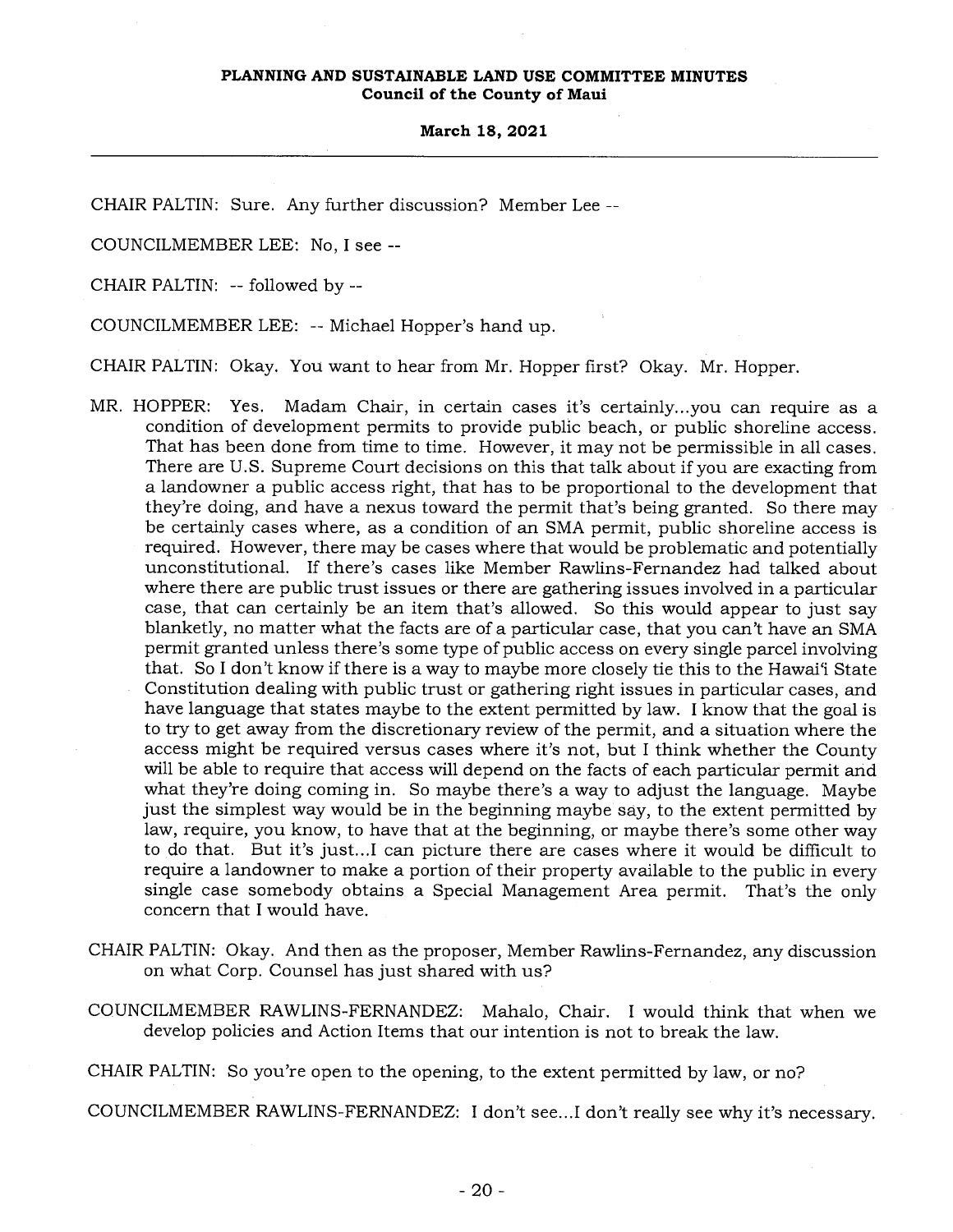But if I were to add it, I would put it at the end --

CHAIR PALTIN: Okay.

COUNCILMEMBER RAWLINS-FERNANDEZ: -- and not at the beginning.

- CHAIR PALTIN: Mr. Hopper, any problem with putting that language at the end instead of the beginning?
- MR. HOPPER: I think that's fine, as long as...as long as the understanding is that for each case, there would need to be an analysis done of being, you know, consistent with the U.S. Constitution on the...what the project is doing--I mean, in some cases it's not affecting shoreline access at all--and what is being required of the developer. I think that's what to the extent permitted by law would mean. But as long as that's clear, then I think that that can be added in.

CHAIR PALTIN: Thank you, Mr. Hopper. It looks like Mr. Hart has something to add.

MR. HART: I just want to...thank you very much for recognizing me, Chair. I just want to basically request clarification of the Council, just because we're going to be implementing this. So just to go over some brief things, you know, there's SMA exemptions that do not require a permit, there's SMA minor permits that are considered to be development but under \$500,000 in value and require a permit, and then there's SMA major permits. So I guess I would just basically ask for some --

CHAIR PALTIN: Guidance.

MR. HART: -- the way this reads, every single minor permit requires shoreline access if it's a shoreline property, or if it hypothetically would lead to shoreline access. So I just want to make...that's a very broad and far reaching. So for instance, let's say you were building a new tool shed on your property. That's not an exempt action --

COUNCILMEMBER RAWLINS-FERNANDEZ: . . *. (inaudible).. .* 

MR. HART: -- but may require a permit. So clarification or direction for the future will be helpful.

CHAIR PALTIN: Okay. Member Rawlins-Fernandez.

COUNCILMEMBER RAWLINS-FERNANDEZ: Mahalo, Chair. If we add the, to the extent provided by law, I think it would satisfy Deputy Director Hart's concern.

CHAIR PALTIN: Deputy Director Hart.

MR. HART: Yeah. So, you know, basically, this is an ordinance, it's part of the General Plan. In the Special Management Area, there needs to be consistency with all County Plans.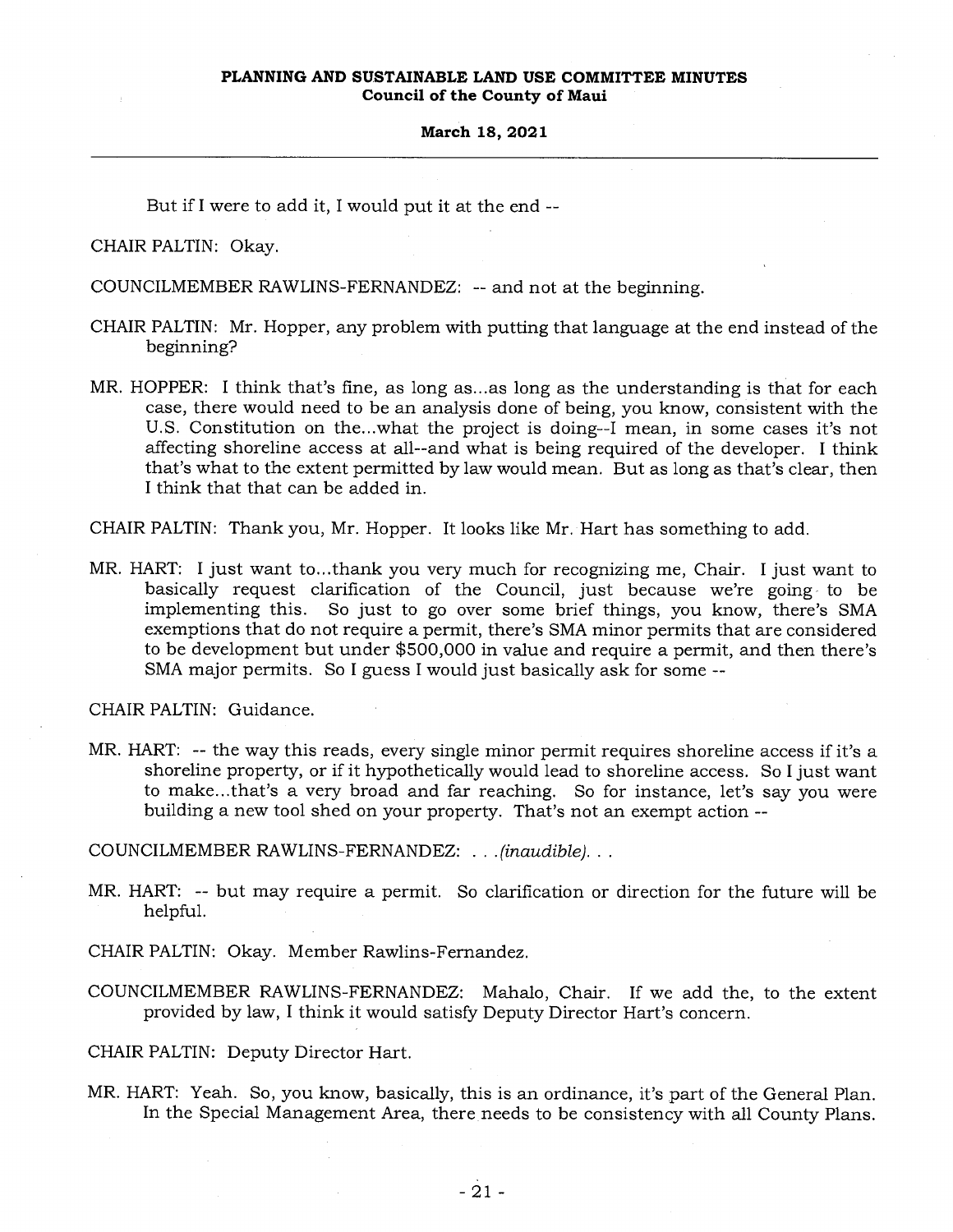#### **March 18, 2021**

So, you know, this says all or any, you know, it doesn't really seem like there's discretion of the Department or the portion of the Department. Maybe I'm misunderstanding that.

- CHAIR PALTIN: Okay. I think the West Maui Community Plan refers to the West Maui Community area. But Member Rawlins-Fernandez had her hand up.
- COUNCILMEMBER RAWLINS-FERNANDEZ: Mahalo, Chair. Yeah, you're correct. And I think Deputy Director Hart, as he misread it, may have misinterpreted it as all, but it says any. And then it says to the extent provided by law. And the County should be doing this anyway. So any that would trigger this, and not all permits.
- CHAIR PALTIN: So then the Planning Department would need to identify the types of triggers is what we would be kind of putting on the Planning Department, Deputy Director?
- MR. HART: Right. So when you...earlier I talked about what the permit types were, and when it says any, and then it says permit, you know, that...unfortunately, I would interpret that to mean anytime somebody applies for a permit, we take shoreline access from them. And I just want to...wanted to point out that there are some very small permits that get issued by the Planning Department and that, you know, I would interpret this as meaning we're taking shoreline access from anybody who does anything that triggers an SMA permit. And that can be very large projects, but that can also be very small projects that just so happen to not qualify for an exemption. And so, some level of scale in order to interpret this would be helpful. Otherwise, you know, the way it reads now we would be basically telling everybody, you know, that you're going to have to carve out a shoreline access through your side residential lot because you're proposing to do something that may have triggered a permit.
- CHAIR PALTIN: Okay. Before I call on Member Lee, Deputy Director, I just wanted to make a clarification for your tool shed example. That wouldn't meet the criteria of the extent permitted by law according to what Mr. Hopper kind of said because of the relationship. I believe is that correct, Mr. Hopper? Like would a tool shed fit the criteria of that U.S. Supreme Court situation that you had referenced?
- MR. HOPPER: It would not. And maybe there's a...instead of just saying to the extent permitted by law, or in addition to that, you could say where...maybe to...basically, you can require potentially shoreline access if the application, what they're doing in their application, could potentially impact shoreline access. So if you're doing something that could potentially cut off access where there is existing access, those are the types of cases where you would say...you would need to provide that public access. So I don't know if there's a way to be more specific on to that, other than just to the extent permitted by law, but I can understand why the Planning Department would maybe want that additional type of clarification. So we could potentially work on language to make that clearer.
- CHAIR PALTIN: Thank you, Mr. Hopper. And I think I've put off Chair Lee long enough. Go ahead, Chair Lee.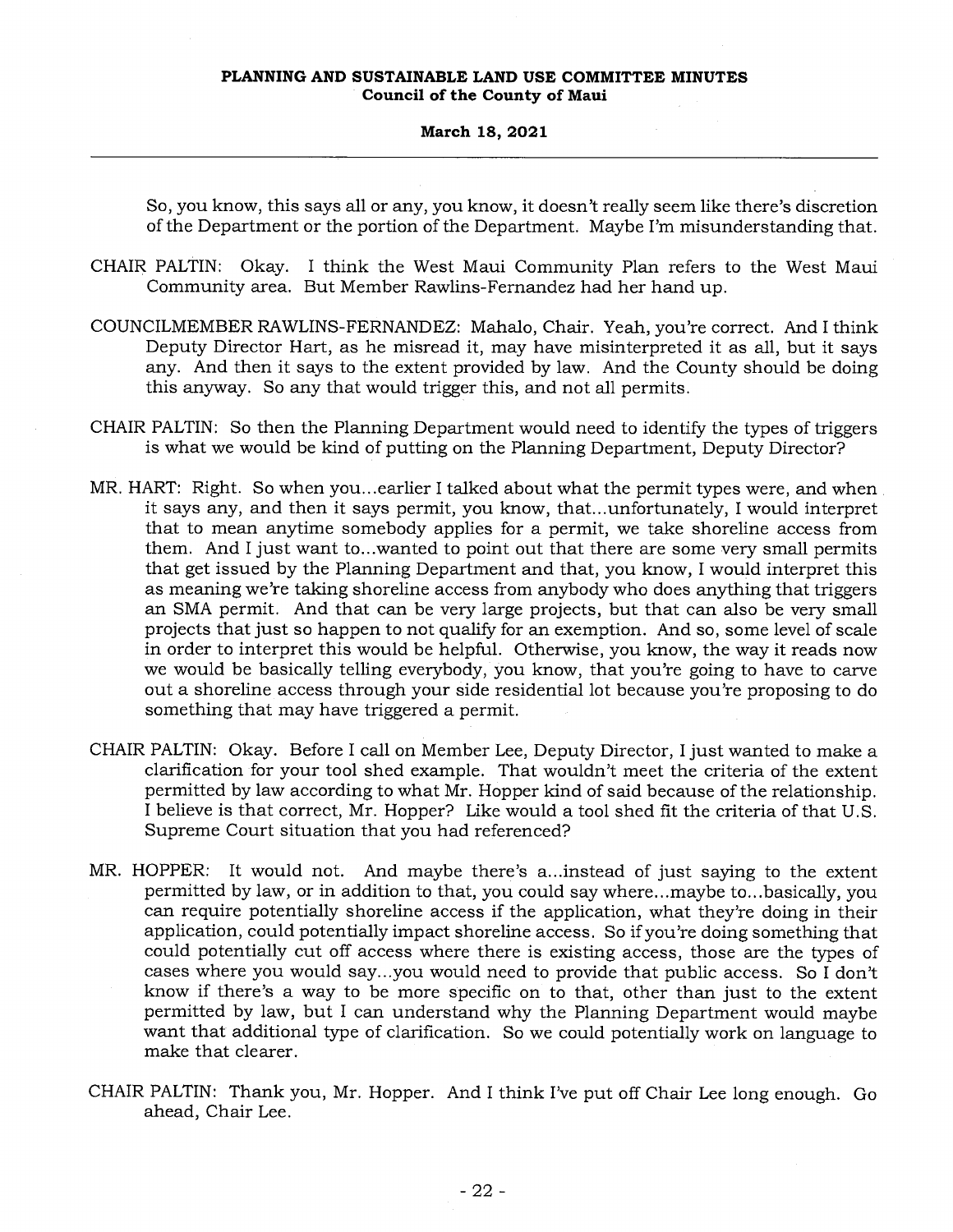COUNCILMEMBER LEE: All I wanted to say was what about any major SMA permit.

- CHAIR PALTIN: Okay. Mr. Hopper, would that...Mr. Hopper or Deputy Director Hart, would any SMA major permit resolve the issue?
- MR. HART: I think that would be much more helpful. I do think that basically, you know, I would interpret...in the context of Mr. Hopper's comments, my only question would be whether or not this is a pre-established requirement of these types of permits by the County. So it's not an impact interpretation, it's basically a standing statement of what is required to get these permits. So I would wonder whether or not that would be different from analyzing impacts and taking an appropriate mitigation condition. So setting that aside, I do think that saying all major's would be helpful for scale. It would be helpful. Some level of relevant analysis may be more helpful, but I will also add that all majors go to the Planning Commission, which is the final decision-making authority on those permits. But, you know, have some sort of language about an analysis of existing shoreline access in the vicinity, or relationship to the nearest existing shoreline access because, you know, there can be major...there can be one after another SMA major along the shoreline. Some level of scale would be helpful in the future for...

COUNCILMEMBER LEE: You're muted. You're muted.

- CHAIR PALTIN: Thank you. Member Lee, followed by Member Rawlins-Fernandez, followed by Member Sinenci, followed --
- COUNCILMEMBER LEE: Okay.
- CHAIR PALTIN: -- by Ms. Maydan.

COUNCILMEMBER LEE: Okay. SMA major permit within X distance.

- CHAIR PALTIN: And I guess to add on to you, Chair Lee, isn't there like an established distance between shoreline access points already? I'm not sure if it was 50 feet or 50 yards or...I kind of recall 50 as being a number. Okay. Member Rawlins-Fernandez, or Deputy Director Hart.
- MR. HART: From the Subdivision Code, my recollection is just 1,500 feet --

CHAIR PALTIN: Oh, 1,500.

MR. HART: -- is what they're looking for between.

CHAIR PALTIN: Okay. So SMA major within 1,500 feet of existing shoreline access point.

MR. HART: My earlier...based on my earlier comments, that would be much clearer for us to understand how to...when to apply this.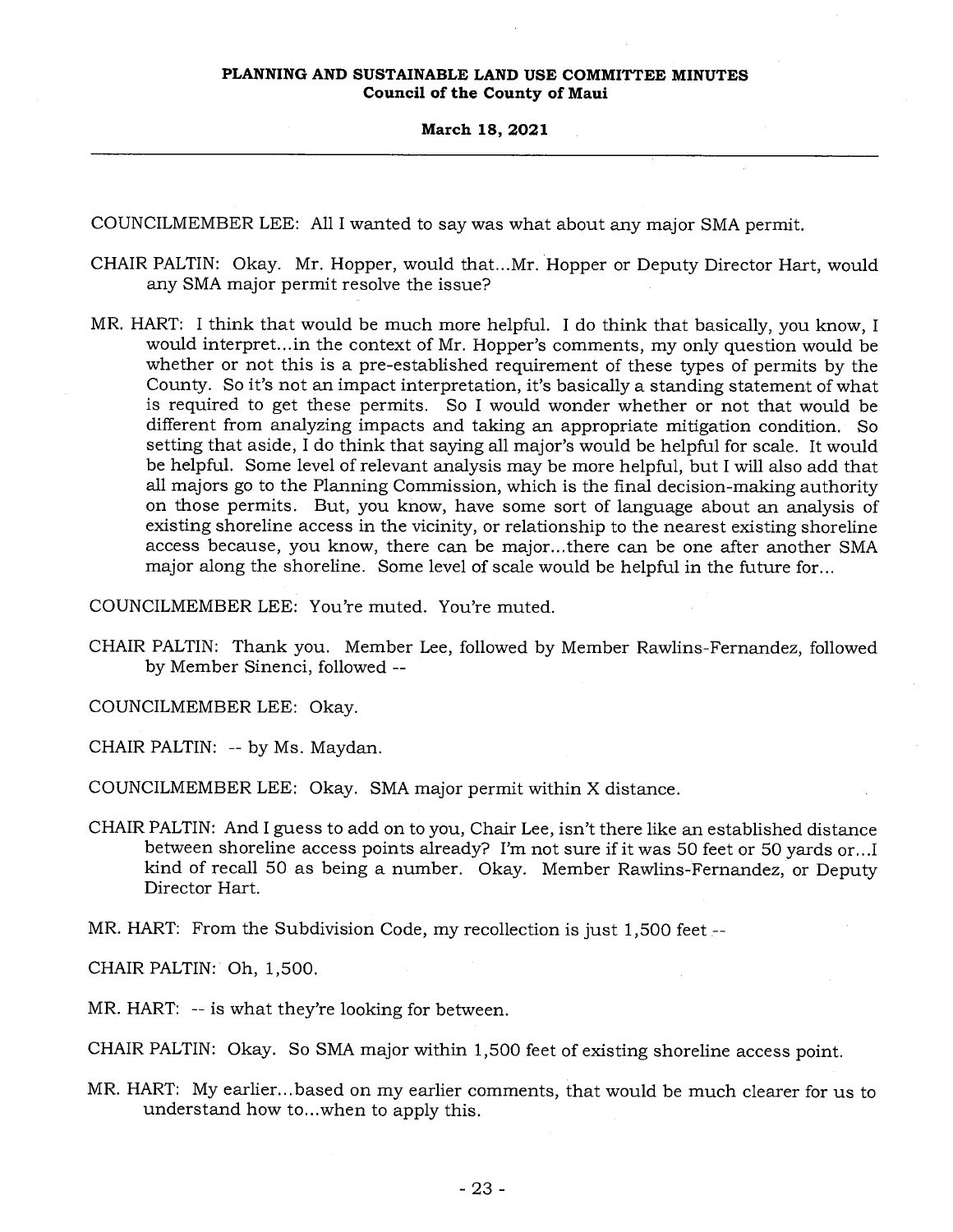CHAIR PALTIN: Okay. Thank you. Member Rawlins-Fernandez.

COUNCILMEMBER RAWLINS-FERNANDEZ: Mahalo, Chair. I have a question for Deputy Director Hart.

CHAIR PALTIN: Go ahead.

COUNCILMEMBER RAWLINS-FERNANDEZ: Do you have any clients in the area that...on the shoreline?

CHAIR PALTIN: Do you mean former clients? Because I think he --

COUNCILMEMBER RAWLINS-FERNANDEZ: Sure.

CHAIR PALTIN: -- sold his share.

- MR. HART: Yeah. So Chair, thank you very much. So I did have to divest all my ownership of Chris Hart and Partners, and did go to the Board of Ethics for direction on how to, you know, perform my duties as Deputy. And so I don't...I basically recuse myself from all projects that are associated with Chris Hart and Partners, or previously worked on. But there were...yeah, there were definitely clients. So I do have a good amount of experience on this subject.
- COUNCILMEMBER RAWLINS-FERNANDEZ: Okay. Mahalo for that information. So you have to recuse yourself when discussing former clients? And so would this discussion involve former clients.
- MR. HART: Actually, I did ask the Board of Ethics for direction on how to handle government plans that I might have participated before entering the County. For instance, the SMA and Shoreline Rules for the Maui Planning Commission, and I was instructed that because I was monitoring that on behalf of clients, I had to recuse myself. So, you know, this was not something that I had been working on or monitoring prior. So as far as my past direction from the Board of Ethics, you know, this wouldn't pertain on that.

COUNCILMEMBER RAWLINS-FERNANDEZ: Mahalo, Deputy Director. Mahalo, Chair.

CHAIR PALTIN: Thank you, Member Rawlins-Fernandez. Member Sinenci.

COUNCILMEMBER SINENCI: Mahalo, Chair, for the opportunity. I did want to ask Director...Deputy Director Hart, the County has specific public beaches and have rights of way to the beaches in all areas. However, so this amendment would be to include the continuation of access to the shoreline. Because I know that for cultural purposes, especially for cultural practitioners and subsistence and gathering, access to shorelines is also one of the native tenant rights in different areas, specific to Lahaina as well. So, you know, I know that the County has a website with specific easements or access to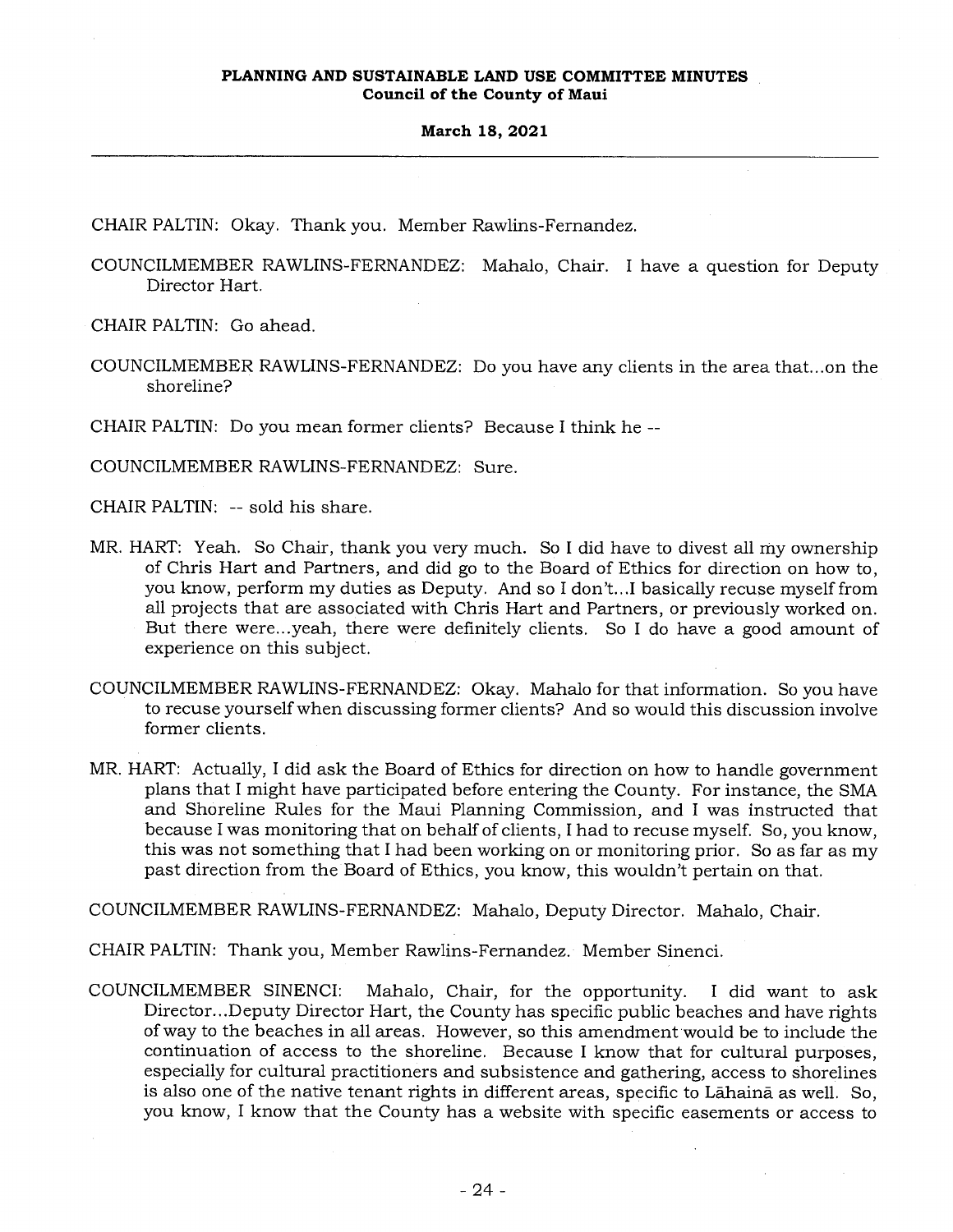# **March 18, 2021**

the shoreline, correct?

MR. HART: Yeah, there is...there is a study that was produced that identified all the existing shoreline accesses.

COUNCILMEMBER SINENCI: Okay. And --

MR. HART: It's a map.

- COUNCILMEMBER SINENCI: Okay. And I can go look up that too, Chair. I just wanted to make sure that there is...there's existing access and easements to shoreline already. Thank you, Chair, for the opportunity.
- CHAIR PALTIN: Sure thing, Member Sinenci. Ms. Maydan, did you have something to add? I thought I seen you pop up, just checking in.
- MS. MAYDAN: Mahalo, Chair. Yes, whatever language your Committee settles on, I just want to point out that this language is a Policy, it is not an Action. So I would recommend whatever you settle on, that it should be incorporated within the Policy Section, and that's how the Department could implement it. It would not be implemented through an Action.
- CHAIR PALTIN: Okay. Member Rawlins-Fernandez, are you okay with this being a Policy?
- COUNCILMEMBER RAWLINS-FERNANDEZ: Mahalo, Chair. I have to think about that for a little bit, if you don't mind.
- CHAIR PALTIN: Sure. And Member Sinenci, I'm entering the website information for the shoreline access atlas in the chat. It's www.mauishorelineaccess.net for you. Oh, and Deputy Director Hart put it better than I did.

VICE-CHAIR KING: Chair?

CHAIR PALTIN: Chair Lee has to leave at another meeting at 12:30, so...

VICE-CHAIR KING: Mr. Hopper had his hand up.

CHAIR PALTIN: Oh, sorry. Mr. Hopper, go ahead.

MR. HOPPER: Just...I did pull up the Coastal Zone Management Act, the State law on this issue, and there's various goals, objectives, and policies. They generally would serve the basis for the Planning Commission or the Department for putting conditions on a project. And under recreational resources, it says, provide adequate accessible and diverse recreational opportunities in the coastal zone management area by, and Subsection 3 is, providing and managing adequate public access consistent with conservation of natural resources to and along shorelines with recreational value. So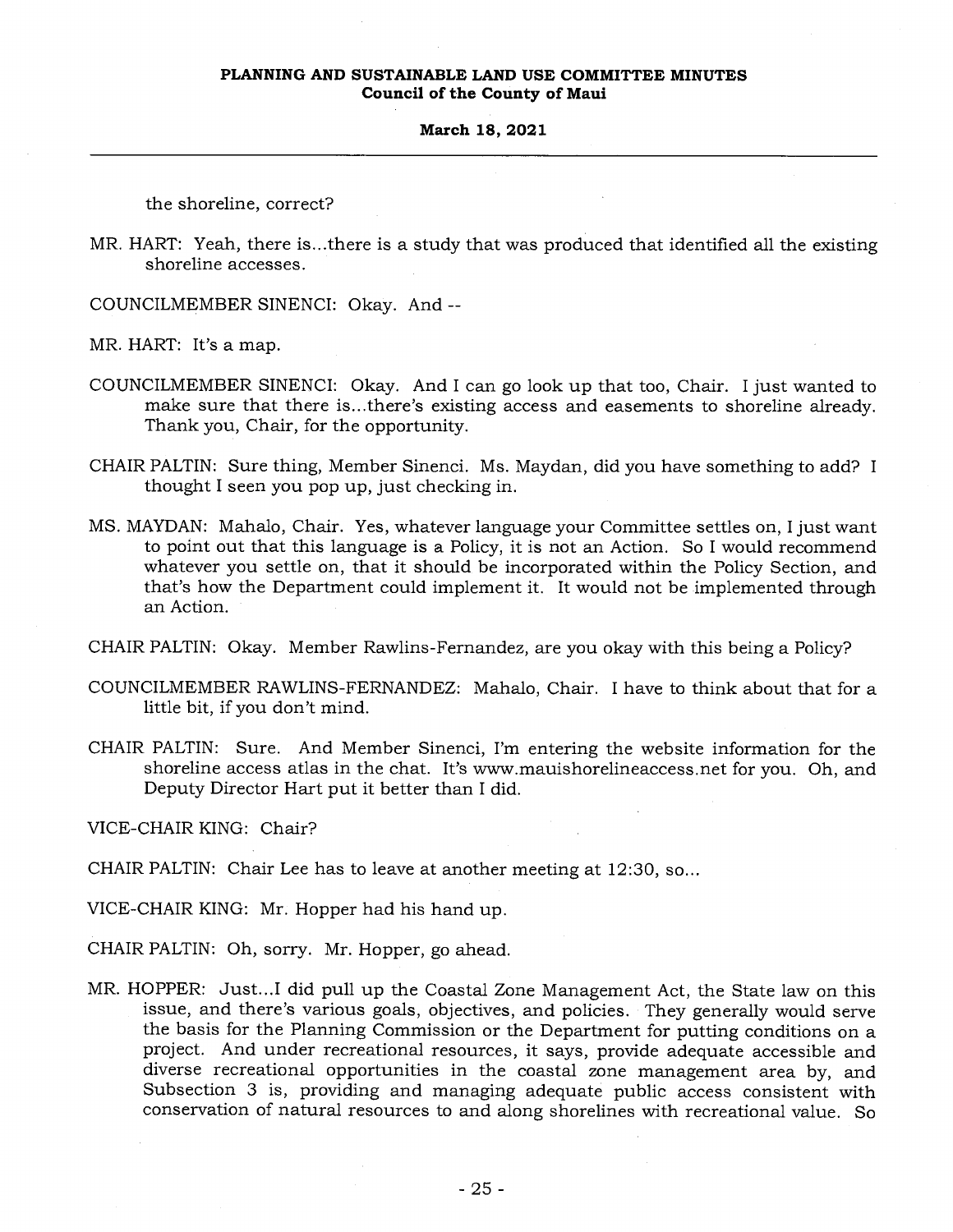### **March 18, 2021**

that is a goal, objective, and policy of the Coastal Zone Management Act. So I think it's consistent there. But I don't know if maybe pulling some of that language into here would...it would be something we can look at. Right now, I think it just says for every single SMA permit you have to have access. And I think the Coastal Zone Management Act is basically saying, the goal is to maintain a...where there's shorelines with recreational vehicle...recreational...sorry, value, that that's something that should be...that that's something to be preserved. So I don't know if there's a way to look at this as part of the existing thing that the Planning Commission is already required to look at and reference that in there, you know, or what --

CHAIR PALTIN: Mr. Hopper, I just wanted to say I thought we had settled on instead of every single SMA, SMA majors, shoreline access within 1,500 feet.

MR. HOPPER: Oh, okay. If there's --

CHAIR PALTIN: And then --

- MR. HOPPER: -- yeah, if there's a revision like that, then we can look at that. If it's SMA major permits, there's probably less of a chance that there would be a relatively minor project. And I didn't know if there was consensus on that either. But you would still need to look at each case and see if the impact of that project is such that you could require by law them to dedicate land to...either to the County or to be open to the public for access in a given case. And so I would want that to be clear. I think with the extent permitted by law, that may help to clarify that. But I wanted to just point out that there is this language in the Coastal Zone Management Act that already supports the idea of doing this, and it's something that hopefully can be folded into the existing permit review framework.
- CHAIR PALTIN: Thank you. And Ms. Maydan, I just wanted to clarify, what makes...what distinguishes this as a Policy versus an Action. Because I think the Action would be in the issuing of an SMA major that doesn't have an existing public shoreline access within 1,500 feet would be the Action, like to not issue the SMA major permit unless the...there's an existing public shoreline access within 1,500 feet.
- MS. MAYDAN: Yeah. Thank you, Chair, for the question. So the Actions are meant to be discreet projects, or initiatives, or CIP projects that are taken on by the County Departments, and basically, something that you can complete, check off the list, and you move on, whereas the Policies are guidance that Planners and everyone go to when they're assessing projects. So this, as written, would definitely be a Policy that would be used by the Planners to review, as you have it written now, SMA major permits. And so that way it's...while it is an Action statement in the sense of, you know, grammar, absolutely, but that Action will be taken every time that the appropriate project gets reviewed against this Policy. If it's put in as an Action, the Planners in current doing SMA permits would not look to the Action section. So it would basically get ignored.

CHAIR PALTIN: Okay. And then to follow up on that, this would have the force and effect of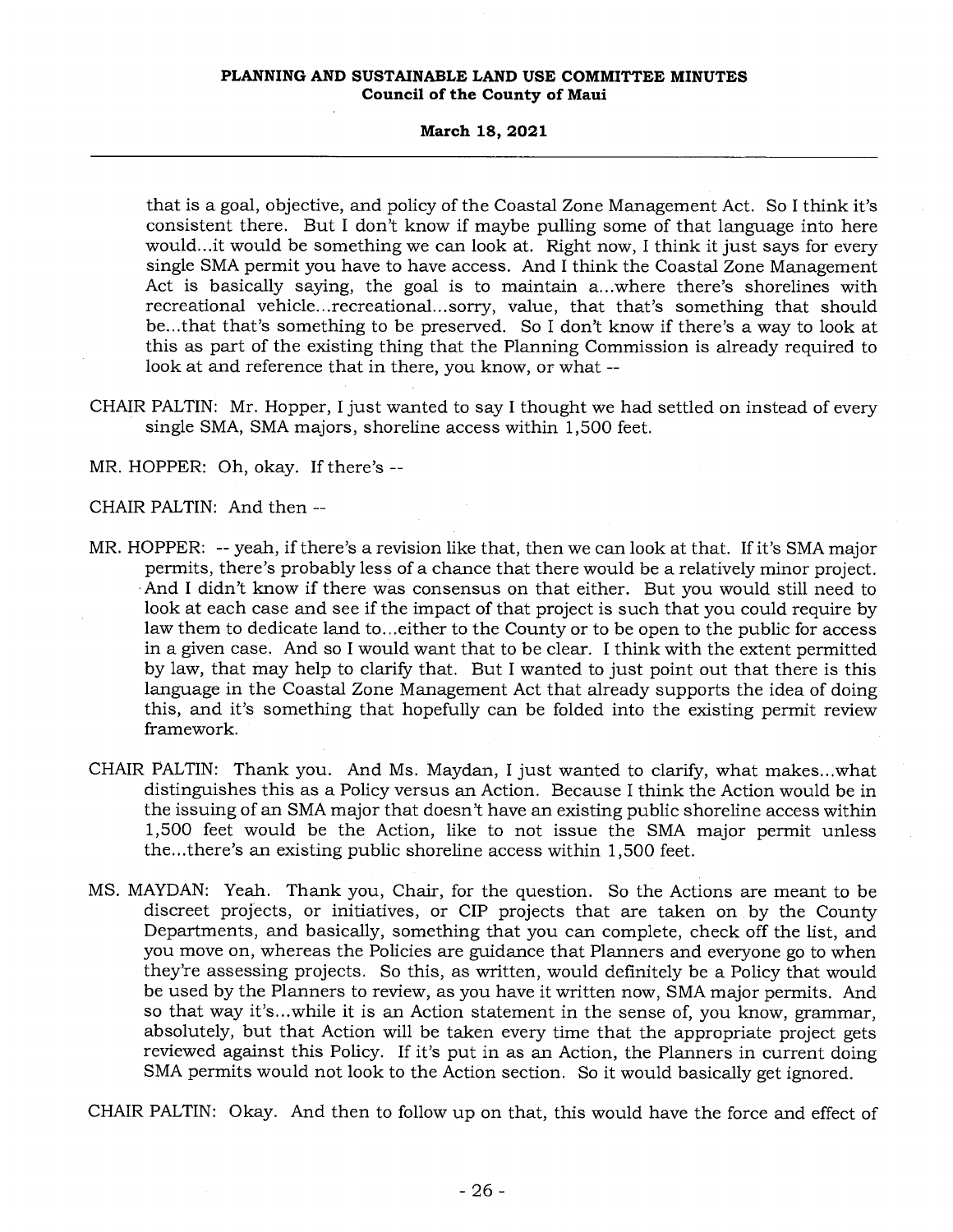#### **March 18, 2021**

law because it applies to the SMA area, whether it's a Policy...I mean, if it's a policy. Deputy Director Hart.

- MR. HART: Yeah, Chair. You know, I do think so. And I just want to clarify, like I totally support this. I was just trying to point out that it would've been difficult to implement the way it was worded earlier. So an example, the Community Plans establish height limitations that are lower than zoning for certain use types, and that just becomes a force and effect of law. So it's not an impact analysis, it's basically a statement of what will be in this region. And so I think that, you know, it's...from my perspective, or the way I would interpret it, it's solid as it is. I'm not your attorney, but I would feel comfortable, you know, with how the Planning Department is supposed to carry this out the way it's outlined.
- CHAIR PALTIN: And you're referring to it in the Policy Section as opposed to the Action Item Section?

MR. HART: Right, right.

CHAIR PALTIN: Okay. And Ms. Maydan, did you have a suggestion of where in the Policies, or what section of Policies it would go to?

MS. MAYDAN: Sure, absolutely. Member Rawlins-Fernandez noted the policy 5.21.

CHAIR PALTIN: Uh-huh. Oh, we can't hear you. Are you still talking?

VICE-CHAIR KING: It looks like she's frozen. Oh, now you're moving. Oh, you're frozen again.

CHAIR PALTIN: Maybe if you mute your video, we can hear you better. It's weird like that.

VICE-CHAIR KING: And just for the record, Chair, Member Molina is on, but his video isn't working. So he's still in the meeting.

CHAIR PALTIN: Yeah, he direct messaged me that.

COUNCILMEMBER MOLINA: Can you guys hear me okay?

CHAIR PALTIN: Yes, we can.

COUNCILMEMBER MOLINA: Oh, okay. All right. Thank you.

CHAIR PALTIN: We can't, however, hear Ms. Maydan, even with her video off. Ms. Eaton, can you --

MS. MAYDAN: Can you hear me now, Chair?

CHAIR PALTIN: Oh, yes, we can. We can hear you now.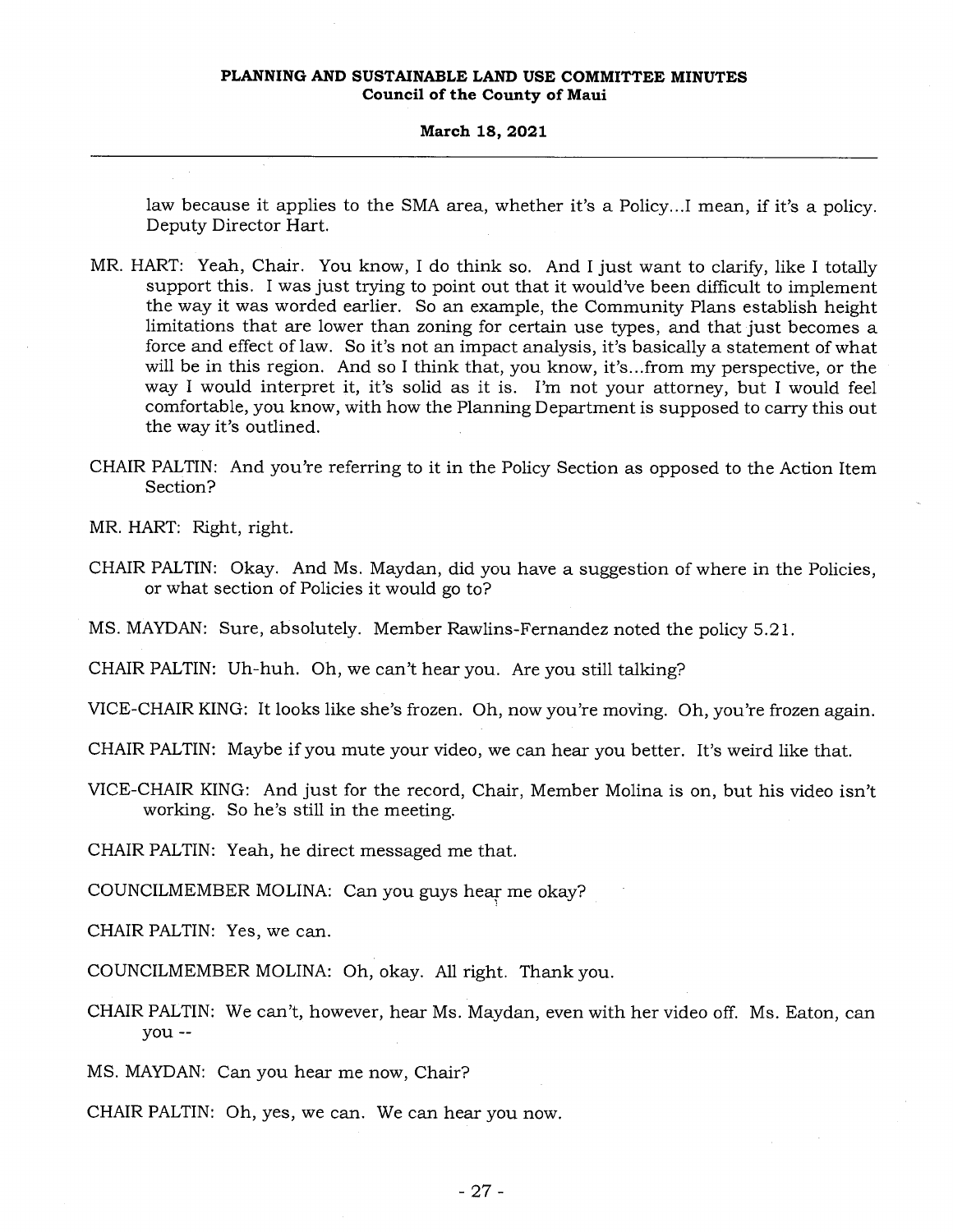# **March 18, 2021**

- MS. MAYDAN: Okay, terrific. I was saying that you could put this new Policy in the section with the Policy that Member Rawlins-Fernandez pointed out, 2.5.21, that Policy. It could follow that, it could replace that. The second sentence in 2.5.21 reads, require shoreline access to currently privatize shoreline areas by gates and walls. I would say that the language that you all are discussing perhaps provides more guidance and specificity than that sentence. So maybe that sentence could be taken out. But basically in that area, in Section 2 under Goal 5.
- CHAIR PALTIN: Okay. Member Rawlins-Fernandez, as restated by our Planning resources, it would be more enforceable in Policies. Any objection to the suggestion to put it there?
- COUNCILMEMBER RAWLINS-FERNANDEZ: Mahalo, Chair. I would like there to be an Action Item to the corresponding policy.

CHAIR PALTIN: Okay.

COUNCILMEMBER RAWLINS-FERNANDEZ: So I'm working on amendments to make it more actionable.

CHAIR PALTIN: Okay.

COUNCILMEMBER RAWLINS-FERNANDEZ: And in light of time, I am also open to marking this as a revisit. We already have three, I think. So --

CHAIR PALTIN: Okay.

- COUNCILMEMBER RAWLINS-FERNANDEZ: -- if you'd like to do that, I can work with the Planning Department to get language that will be more supported by everyone.
- CHAIR PALTIN: Sure, sure, I'm amenable to that. We'll revisit this one. And then that just leaves us back to Member Sugimura. And by the will of the body, I think that these are from page 116. I'm not sure if Member Sugimura did --

COUNCILMEMBER SUGIMURA: Thank you.

CHAIR PALTIN: -- find that out. But since we're still open on one, two, and four, and she somewhat put it in, if it's correct it's for page 116, I would abide by the will of the body if they're willing to go back for these two amendments.

COUNCILMEMBER SUGIMURA: So are you going to --

COUNCILMEMBER RAWLINS-FERNANDEZ: No objection, Chair.

COUNCILMEMBER SUGIMURA: Oh, thank you.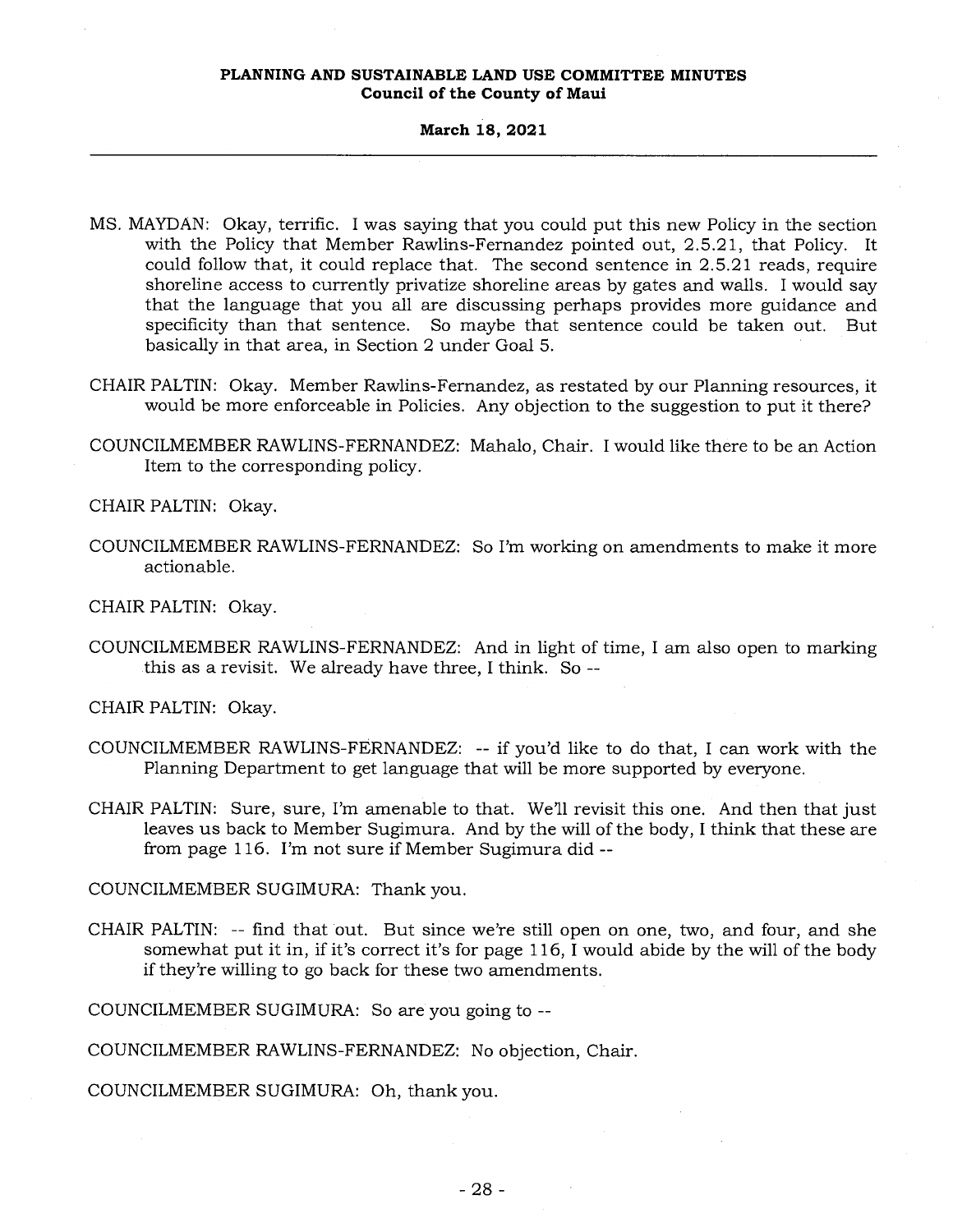# **March 18, 2021**

CHAIR PALTIN: Okay.

COUNCILMEMBER SUGIMURA: Yeah, it's the wrong page number.

CHAIR PALTIN: So was it page 116, Member Sugimura?

COUNCILMEMBER SUGIMURA: Yeah.

CHAIR PALTIN: And it would be still 2.03 and 2.08.

COUNCILMEMBER SUGIMURA: 2.03 and 2.08, right, right, correct.

CHAIR PALTIN: Okay. All right.

COUNCILMEMBER SUGIMURA: Thank you.

CHAIR PALTIN: So her first amendment would be for Action Item 2.03, she would like the priority from medium to high, and her reasoning is accidents and injuries have already occurred in this area. And I agree, I do realize some of the problems are that it's a County road sandwiched between two State roads that were not allowed to...you know, it's just difficult --

COUNCILMEMBER RAWLINS-FERNANDEZ: Consensus.

CHAIR PALTIN: Okay. Consensus.

COUNCILMEMBER SUGIMURA: Thank you.

CHAIR PALTIN: And everyone that wants this, raise your hand and say...or say aye.

COUNCILMEMBERS: Aye.

CHAIR PALTIN: One, two, three, four, and then five, six. So that's six with Member Lee excused, Member Sugimura excused, and Member --

COUNCILMEMBER SUGIMURA: I'm here.

CHAIR PALTIN: -- I mean, not, sorry, sorry Member Sugimura, Member Lee, Member Kama, and Member Johnson excused.

COUNCILMEMBER SUGIMURA: Right, right.

CHAIR PALTIN: And then, six, four. Okay. Her next amendment is Action Item 2.08, and she'd like to add ferry passes in, identify opportunities to partner with larger employers, such as hotels, to sponsor bus passes, shuttles, ferry passes, ride share, or other shared ride programs to connect employees to jobs. And her reasoning is, adds another possible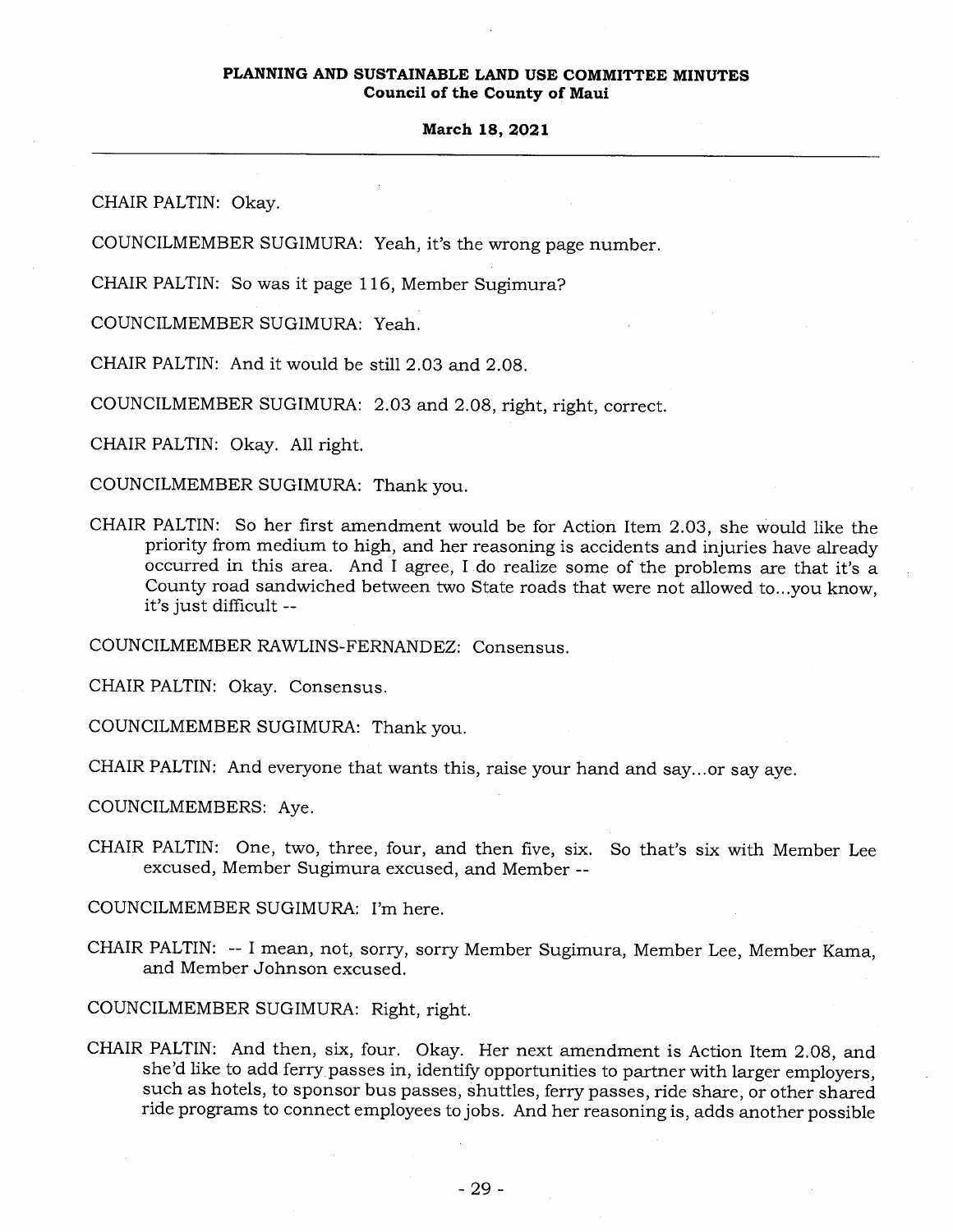### **March 18, 2021**

transportation option for resident workers to get to and from West Maui. Any discussion, Members? Member Rawlins-Fernandez?

COUNCILMEMBER RAWLINS-FERNANDEZ: Mahalo, Chair. So just a quick question for Member Sugimura. So you're thinking that West Maui residents would go to Lana`i to work?

COUNCILMEMBER SUGIMURA: Yes --

COUNCILMEMBER RAWLINS-FERNANDEZ: Does that happen?

COUNCILMEMBER SUGIMURA: -- it's a two-way street.

COUNCILMEMBER RAWLINS-FERNANDEZ: Oh, okay.

COUNCILMEMBER SUGIMURA: That's a possibility.

CHAIR PALTIN: I do know of --

COUNCILMEMBER RAWLINS-FERNANDEZ: West Maui residents go to work?

CHAIR PALTIN: I do know of some people who live in Honokohau and like that, working on Lāna'i right now because of --

COUNCILMEMBER SUGIMURA: Construction.

CHAIR PALTIN: -- the construction going on. And they usually spend a week in Lana`i and then come back on the weekends. But I guess if, you know, there were ferry passes, they might come back daily. I believe their employer does provide housing and food while they're on Lana'i from the one folk that I know. But I...actually, I know two people maybe, at least, and...I mean, I'm not saying I know everybody, but I do know that it...there are folks that live in West Maui and work on Lana`i.

COUNCILMEMBER SUGIMURA: So we have Gabe Johnson has to go back and forth, right?

CHAIR PALTIN: He lives on Lana'i and he works on west --

COUNCILMEMBER SUGIMURA: I mean, yeah. Anyway, that's living proof.

CHAIR PALTIN: Kind of opposite but yeah.

COUNCILMEMBER RAWLINS-FERNANDEZ: Okay.

CHAIR PALTIN: So further discussion?

COUNCILMEMBER RAWLINS-FERNANDEZ: Nope, in support.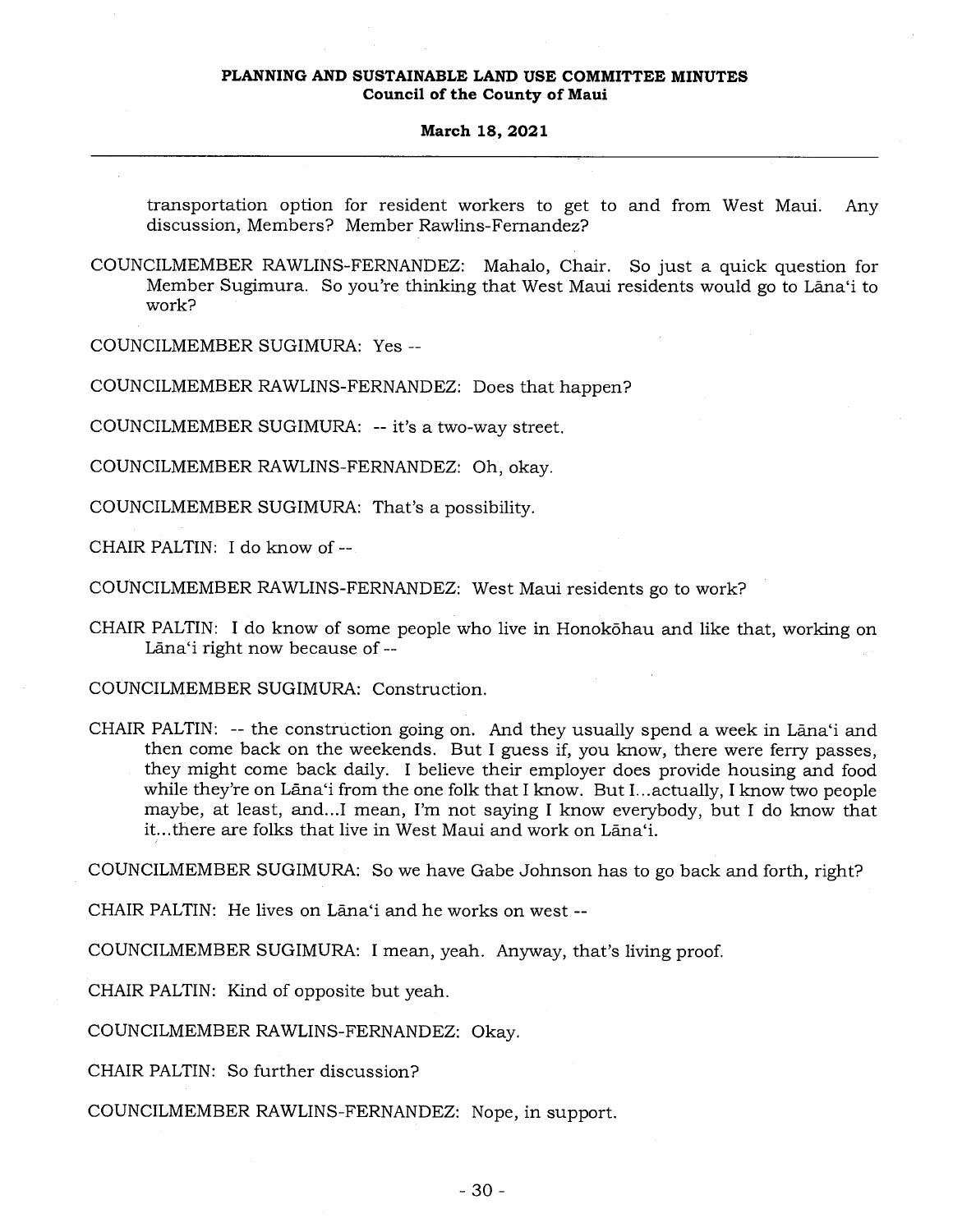CHAIR PALTIN: All those in favor, raise your hand and say aye.

# COUNCILMEMBERS: Aye.

CHAIR PALTIN: Okay. So same thing, six in favor, measure...amendment passes, and we have Member Lee, Johnson, and Kama excused. Okay. Members, we finished Section 4 first pass through, and we do have a couple of items to follow up on our second go around. But yay, before Budget, good job. Any burning need to discuss, say, anything more? I think we've done Section 1, 2, and 4 first pass around. There are some additional revisits that we've mentioned specifically for 1, 2 and 4. But we'll take all of that up after Budget, as well as...so the schedule moving forward, we'll adjourn this meeting, then after Budget, the first meeting we'll take up is Community Plan designations. And either we'll word it in such a way that we're only talking about Community Plan designations and not the rest of the Community Plan so that we can understand Community Plan designations without the pressure of Maps bearing down on us. And then after we decide on that Community Plan designations and understand it fully, then we'll take up Section 3 and 5, which is the Maps and the Appendices. I did want to note that some of the information that Members had asked for has been uploaded already. Member Sugimura asked for the list of Alaka`i, and I just wanted to note that there's quite a few typos in folks' names of the Alaka'i that were uploaded. And if anyone wants to know their proper spelling, I can try and provide it. And then I think we provided...Member Rawlins-Fernandez, she asked for the accuracy of the Esri data, and we had provided that to her Staff, so...and I...and so any questions about the process moving forward? I feel like we've laid it out pretty well. Everybody understand where we're going from here, any questions?

COUNCILMEMBER SUGIMURA: Question?

CHAIR PALTIN: Okay. And Staff, is there anything else I need to do before I adjourn today? Do I need to defer this?

COUNCILMEMBER RAWLINS-FERNANDEZ: Member Sugimura has a question.

CHAIR PALTIN: Oh, sorry. I'm not seeing her picture on the screen. Member Sugimura.

COUNCILMEMBER SUGIMURA: Thank you for the maps, by the way, and I am...my office did get copies of it in the 11 by 14 format ,which is way easier to read than what's in our West Maui Community Plan booklets. Do you also have the Maui Island Plan maps separate? Could we...could I ask for that?

CHAIR PALTIN: I think...is that not publicly available information, the Maui Island Plan maps?

COUNCILMEMBER SUGIMURA: I...it is, and it's probably harder to access. And I was just wondering if you could ask the...whoever created your maps that we just received to also put a copy of that also...send over a copy of that also.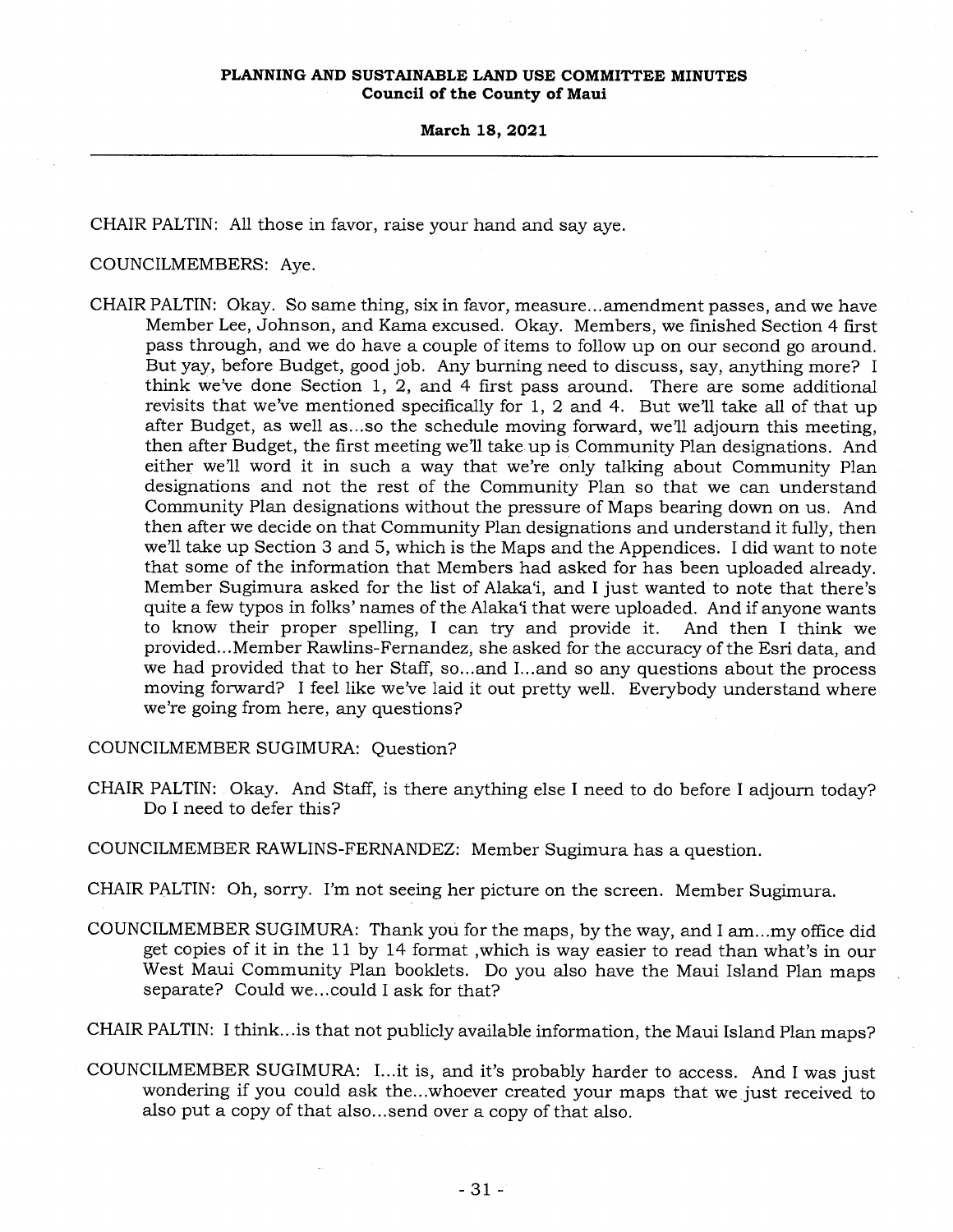- CHAIR PALTIN: Okay. Ms. Maydan, or Ms. Eaton, any comment on that request? You're still --
- MS. MAYDAN: I was giving...I was giving Pam a moment, if she wanted to respond. Oh.

CHAIR PALTIN: Oh, I see her.

- MS. EATON: They might prefer your response, Jen. My initial reaction is these are publicly available, everybody has the Maui Island Plan, and this was a major effort. So am I to understand that you now want Maui Island Plan maps for West Maui, right, 11 by 17 size, hard copy?
- COUNCILMEMBER SUGIMURA: And that's what I'm asking for. But if it's easily accessible, then I'm fine.

MS. EATON: Jen might have the friendlier response.

CHAIR PALTIN: My preference would be if you can just provide us the link.

COUNCILMEMBER SUGIMURA: Link.

CHAIR PALTIN: I think, you know --

MS. EATON: Absolutely.

CHAIR PALTIN: -- we don't need to get a little bit carried away there.

MS. EATON: Sure.

COUNCILMEMBER SUGIMURA: Thank you.

MS. EATON: I know Council Services has that as well, but we'll double check.

CHAIR PALTIN: Okay. Thank you. And then, do I need --

VICE-CHAIR KING: Chair?

CHAIR PALTIN: Yes, Member King.

VICE-CHAIR KING: Thank you. Real quickly, maybe Pam...I just wondered if anybody else...my copy of the Plan has pages 161 to 168 upside down in the...it was bound that way. Did anybody else get that? And if not, can I ask Planning if I could get a copy that has all the pages correctly bound? I just had to rip them out and I am afraid I'm going to lose them, but they were upside down...upside down and backwards.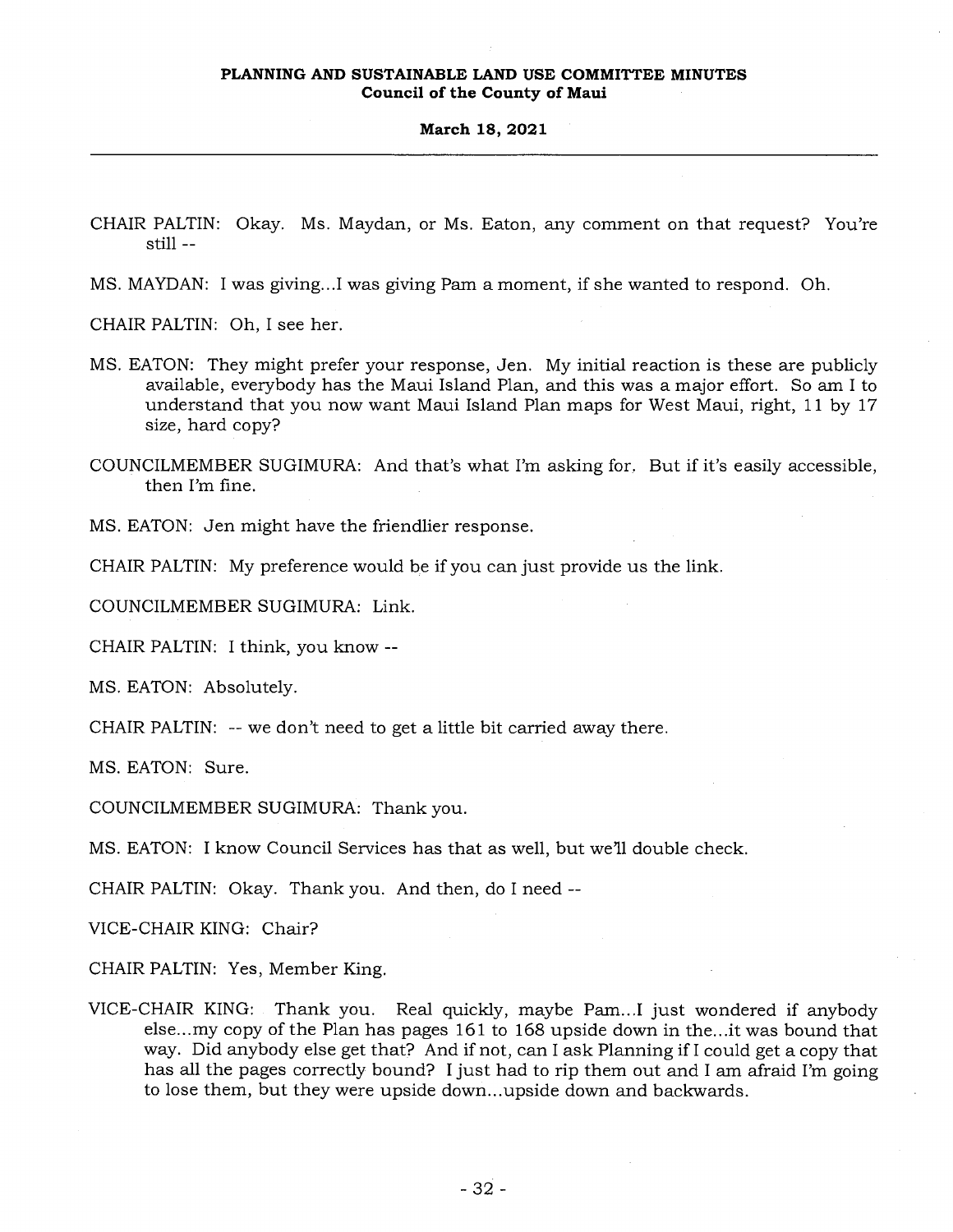CHAIR PALTIN: I see a message from Pam Eaton. She said, sure thing, Member King. And I see the link to the Maui Island Plans has been provided. I just am checking, do we need to make a formal motion to formally accept all the amendments we agreed on by vote without a motion, or are we okay to just straight defer at this time?

VICE-CHAIR KING: Chair?

CHAIR PALTIN: Member King.

- VICE-CHAIR KING: You know, when we do the corrections for...and Member Rawlins-Fernandez probably remembers this because she was in good attendance most of the time, but when we did the Moloka`i Community Plan, we did all the amendments by consensus. And so they all got put in there, and then the vote that was taken was on the amended Plan, so they were all...you know, we did one...I guess everybody did a review to make sure all the changes were in there that we had done by consensus. But we can do it either way. If you need a vote, we can take a vote. But personally, I don't think it's necessary at this point.
- CHAIR PALTIN: Okay. Mr. Mitchell, any legal opinion on that? No need for formal motion? I can just defer this item.
- MR. MITCHELL: I'm sorry, Chair, could you repeat the question again? I was multitasking there and so I didn't hear exactly what was going on.
- CHAIR PALTIN: Oh, no problem. I just was wondering; we made all these amendments by vote without any motion. Is there any need whatsoever to make a formal motion to accept all the amendments that we voted on without a motion?
- MR. MITCHELL: If you're operating as a small board, under Roberts Rules, you can proceed without making the motion, Chair.

CHAIR PALTIN: Okay. So I --

MR. MITCHELL: But that's up to your discretion.

CHAIR PALTIN: -- can go ahead and defer now?

MR. MITCHELL: That's correct.

CHAIR PALTIN: Okay. All right. Committee Members, if there are no objections, the Chair will defer this item.

**COUNCILMEMBERS VOICED NO OBJECTIONS** (Excused: ALL, GJ, and TK)

# **ACTION: DEFER PENDING FURTHER DISCUSSION.**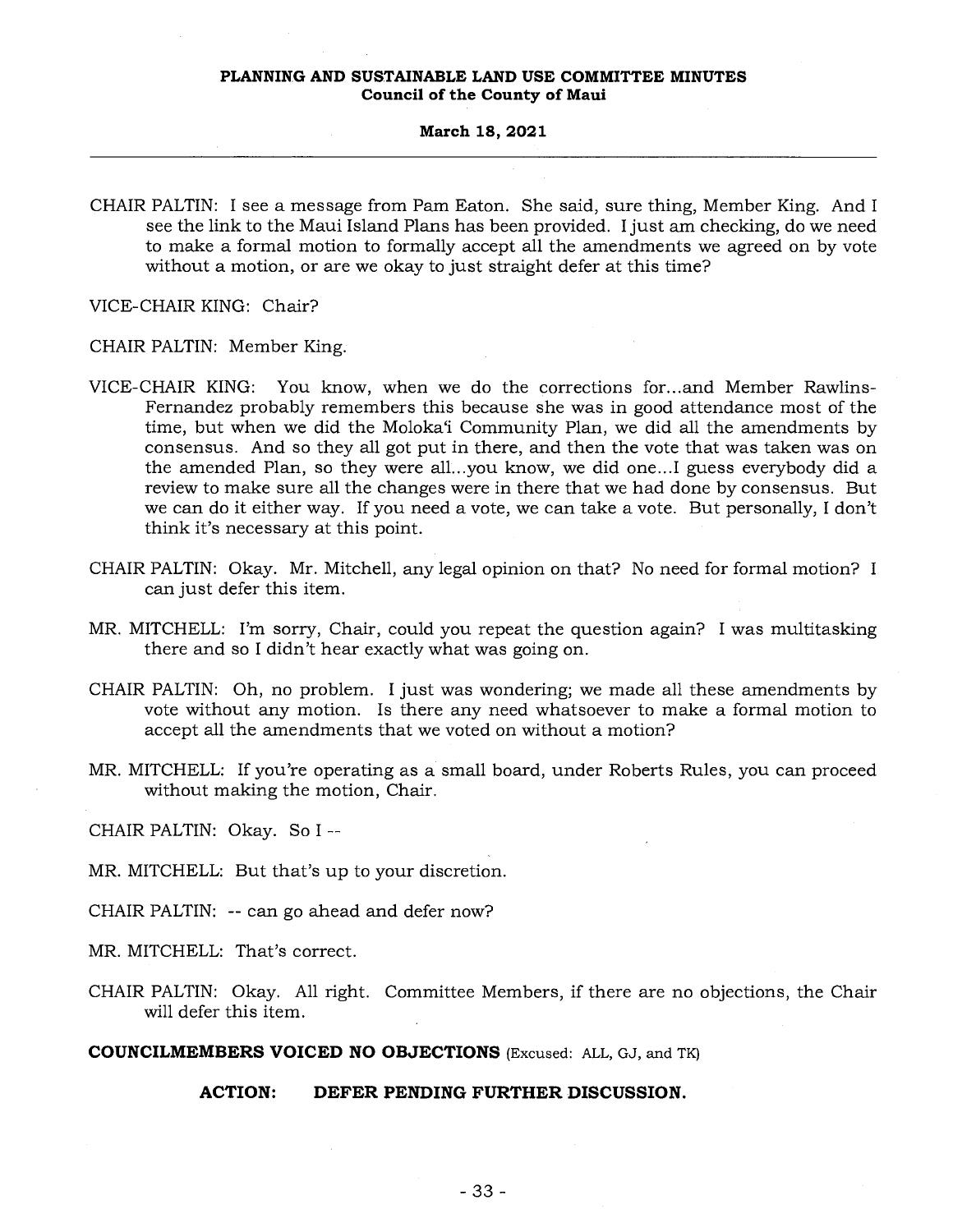#### **March 18, 2021**

CHAIR PALTIN: Okay. Cool. This concludes today's Planning and Sustainable Land Use Committee meeting. Thank you very much, Members. And I understand that there was some question, HCP will still be continuing at 5:30...or occurring at 5:30 under the direction of. Vice-Chair Sugimura; is that correct?

COUNCILMEMBER SUGIMURA: Yes. In fact I was going --

CHAIR PALTIN: . . *.(inaudible). . .* 

COUNCILMEMBER SUGIMURA: -- to announce it.

CHAIR PALTIN: Oh, okay, go ahead, announce it. Don't let me steal your fire.

COUNCILMEMBER SUGIMURA: Yeah. So not all of you are Members, so it's Chair Kama, of course, I'm going to be Chairing the meeting, Alice Lee, Tamara Paltin, and Shane Sinenci. So all the rest are welcome to join us. It's a meeting regarding the Pā'iā Youth and Cultural Center and their lease. And we're hoping for community input, which is the intent of this, as well as you can hear a summary of what's happening with Parks. So thank you.

CHAIR PALTIN: Thank you for that update and precursor. The time is now 12:49. Good work, Members, and this meeting is adjourned. . . *.(gavel). . .* 

**ADJOURN:** 12:49 p.m.

APPROVED:

Jammana a. M. Ka

TAMARA PALTIN, Chair Planning and Sustainable Land Use Committee

pslu:min:210318r Transcribed by: Marie Tesoro